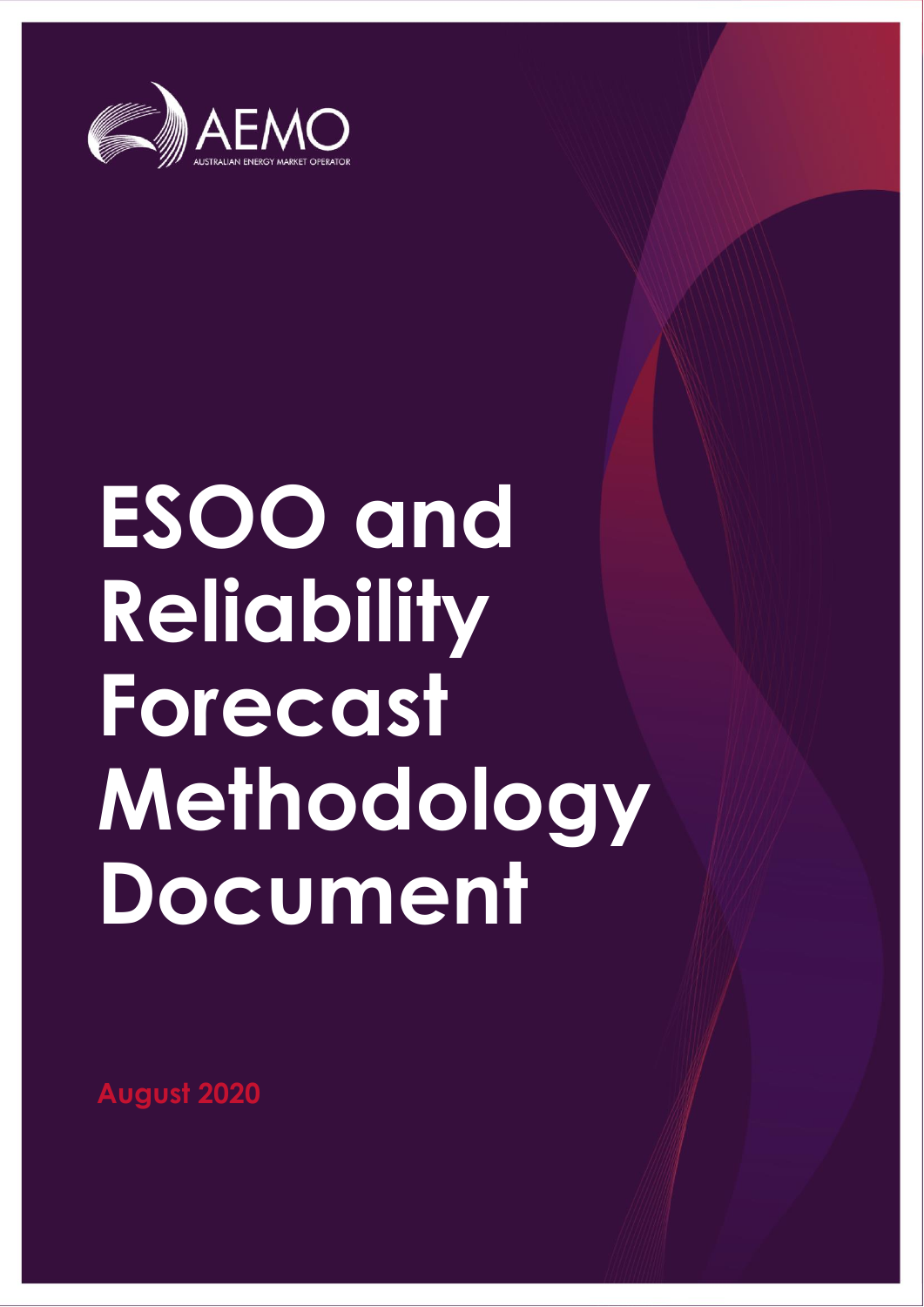## **Important notice**

#### **PURPOSE**

AEMO publishes the National Electricity Market Electricity Statement of Opportunities (ESOO) under clause 3.13.3A of the National Electricity Rules (NER). The purpose of this report is to provide information about the market modelling approach used in the development of the ESOO to evaluate the expected unserved energy against the reliability standard and the methodology used to determine the reliability forecast to meet the requirements NER 4A.B.4(b) alongside the published Interim Reliability Forecast Guidelines.

This publication has been prepared by AEMO using information available at 25 August 2020.

#### **DISCLAIMER**

This document or the information in it may be subsequently updated or amended. This document does not constitute legal or business advice, and should not be relied on as a substitute for obtaining detailed advice about the National Electricity Law, the National Electricity Rules, or any other applicable laws, procedures or policies. AEMO has made every reasonable effort to ensure the quality of the information in this document but cannot guarantee its accuracy or completeness.

Accordingly, to the maximum extent permitted by law, AEMO and its officers, employees and consultants involved in the preparation of this document:

- make no representation or warranty, express or implied, as to the currency, accuracy, reliability or completeness of the information in this document; and
- are not liable (whether by reason of negligence or otherwise) for any statements or representations in this document, or any omissions from it, or for any use or reliance on the information in it.

| <b>Version</b> | Release date | <b>Changes</b>                                                    |
|----------------|--------------|-------------------------------------------------------------------|
|                | 16/10/2017   | Initial publication covering 2017 ESOO methodology                |
| 2              | 17/4/2019    | Draft update reflected methodology to be applied in the 2019 ESOO |
| 3              | 22/8/2019    | Methodology applied in 2019 ESOO                                  |
| 4              | 19/12/2019   | Added reliability forecast methodology section                    |
| 5              | 25/8/2020    | Updated to include improvements relevant to the 2020 ESOO         |

#### **VERSION CONTROL**

© 2020 Australian Energy Market Operator Limited. The material in this publication may be used in accordance with the [copyright permissions](http://aemo.com.au/Privacy_and_Legal_Notices/Copyright_Permissions_Notice) on AEMO's website.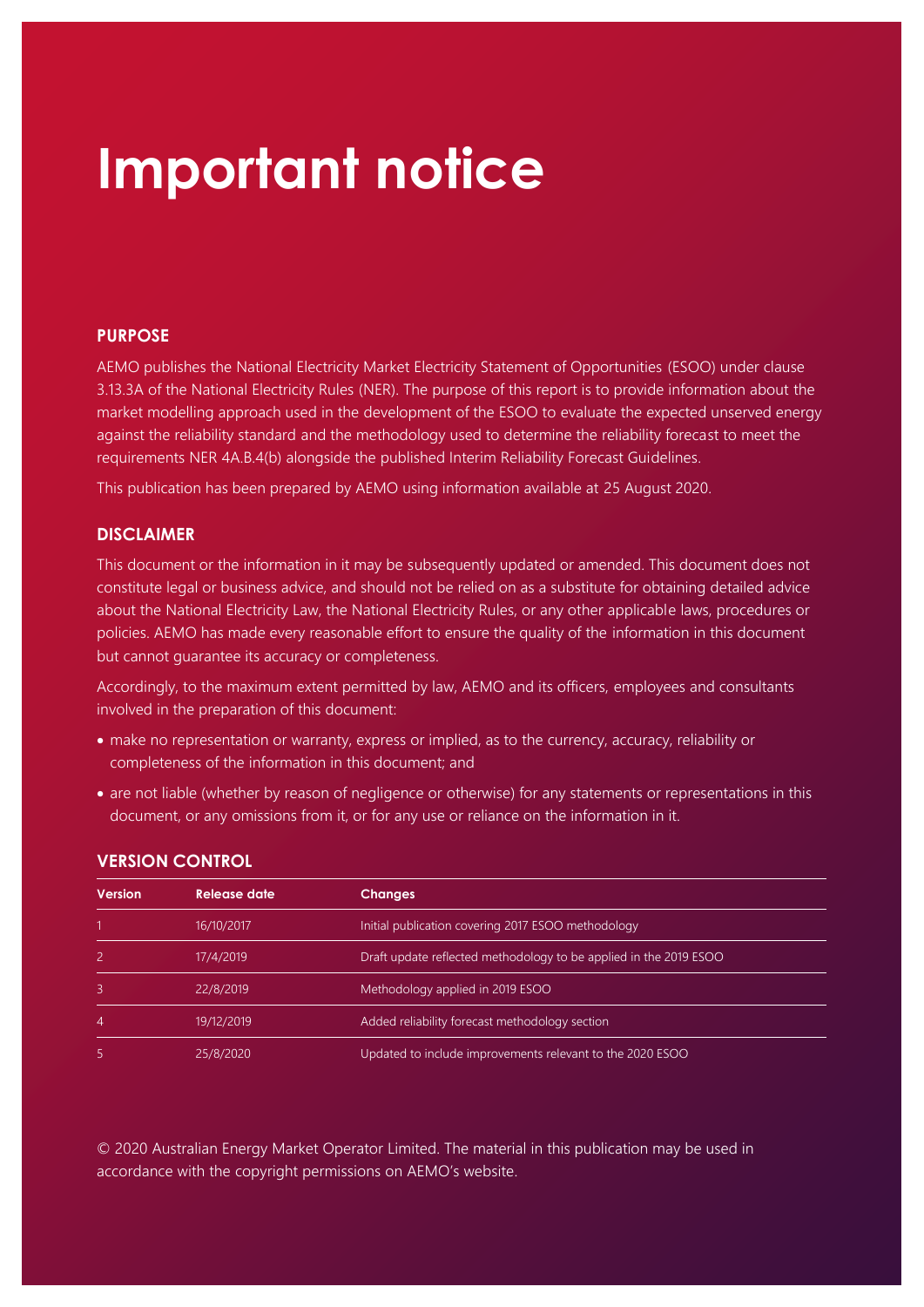## **Contents**

| 1.       | Introduction                                                     | 5              |
|----------|------------------------------------------------------------------|----------------|
| 1.1      | Electricity Statement of Opportunities and Reliability Forecasts | 5              |
| 1.2      | Structure                                                        | 5              |
| 2.       | <b>Generation and storage</b>                                    | 7              |
| 2.1      | Generator rated capacity                                         | $\overline{7}$ |
| 2.2      | Dispatchable generator outage rates                              | 9              |
| 2.3      | Generator auxiliary usage                                        | 10             |
| 2.4      | Variable renewable energy availability                           | 11             |
| 2.5      | Grid-scale storage and virtual power plants                      | 11             |
| 2.6      | New generator commitment                                         | 11             |
| 2.7      | Application of DSP                                               | 12             |
| 3.       | <b>Network</b>                                                   | 13             |
| 3.1      | Interconnectors                                                  | 13             |
| 3.2      | Network constraints                                              | 13             |
| 3.3      | Losses                                                           | 14             |
| 3.4      | Transmission outages                                             | 14             |
| 3.5      | Augmentations                                                    | 14             |
| 4.       | <b>Traces</b>                                                    | 15             |
| 4.1      | Traces                                                           | 15             |
| 4.2      | Reference years                                                  | 15             |
| 4.3      | Creating reference years trace for VRE                           | 15             |
| 4.4      | Transmission line rating traces                                  | 15             |
| 4.5      | Photovoltaic (PV) traces                                         | 15             |
| 4.6      | Time-slice trace                                                 | 16             |
| 5.       | <b>Unserved energy calculation</b>                               | 17             |
| 5.1      | Simulation approach                                              | 17             |
| 5.2      | USE outcomes                                                     | 18             |
| 6.       | <b>Reliability forecast</b>                                      | 20             |
| 6.1      | Reliability forecast and indicative reliability forecast         | 20             |
| Glossary |                                                                  | 25             |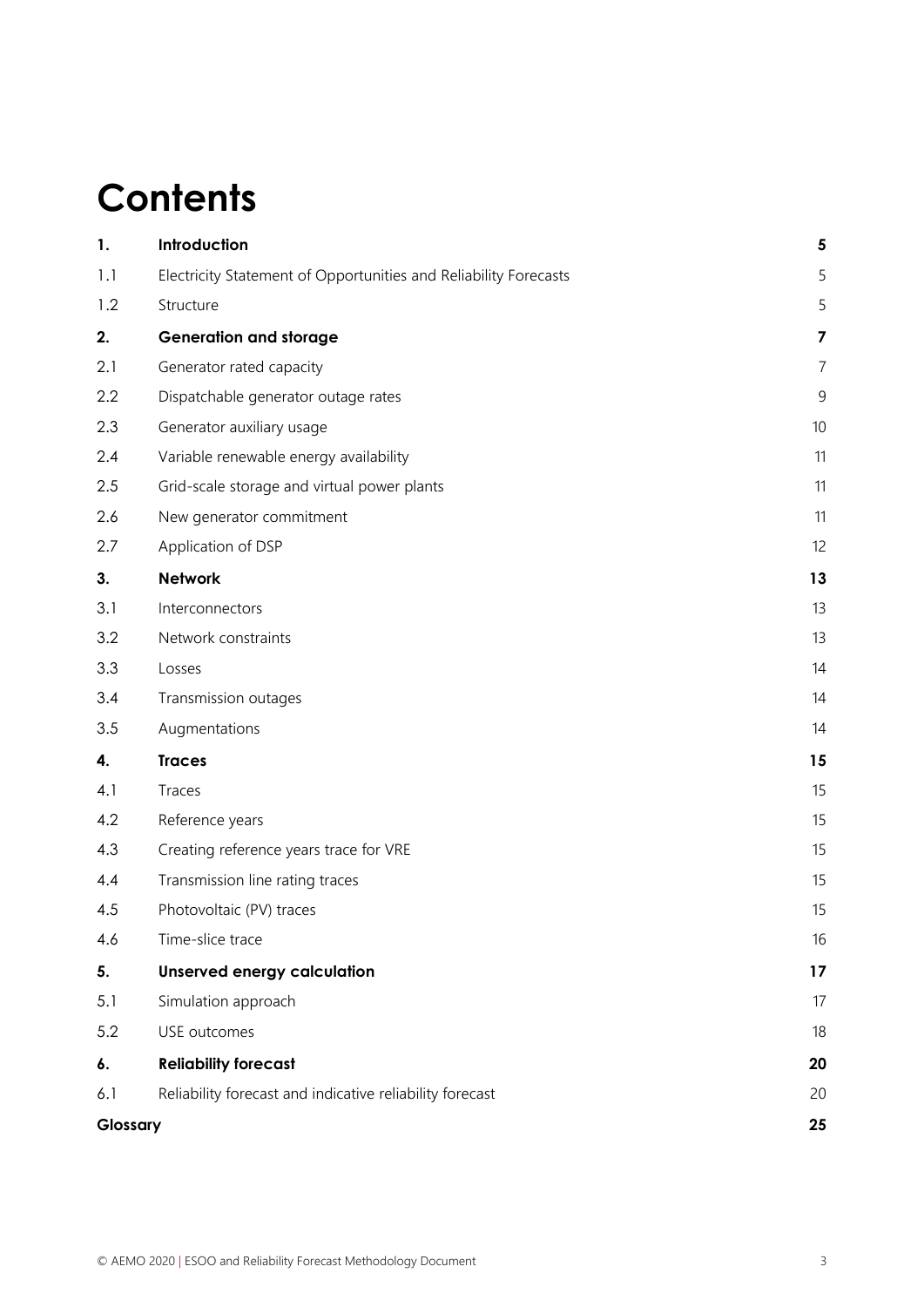## **Tables**

| Table 1 | Common reference temperature and summer typical temperature |  |
|---------|-------------------------------------------------------------|--|
|         |                                                             |  |

## **Figures**

| Figure 1 | End to end high-level overview of reliability forecast process        | 6  |
|----------|-----------------------------------------------------------------------|----|
| Figure 2 | Estimated average historical rooftop PV capacity factors for February | 16 |
| Figure 3 | Monthly probability of lost load assessment                           | 22 |
| Figure 4 | Weekday/weekend probability of lost load assessment                   | 22 |
| Figure 5 | Time of day probability of lost load assessment (all months)          | 22 |
| Figure 6 | Conceptual example of the forecast reliability gap                    | 23 |
| Figure 7 | Conceptual example of the forecast reliability gap                    | 24 |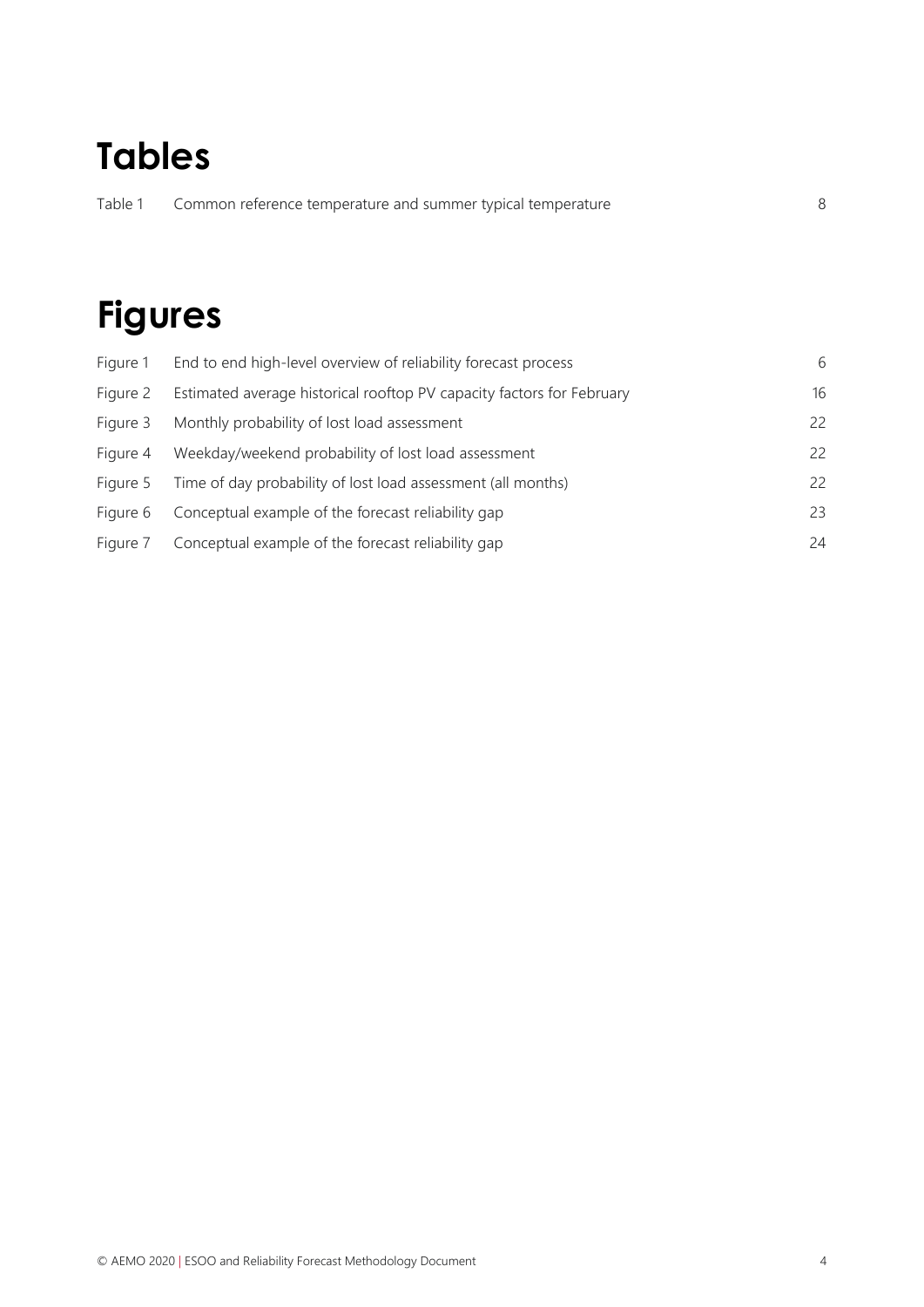# <span id="page-4-0"></span>**1. Introduction**

## <span id="page-4-1"></span>1.1 Electricity Statement of Opportunities and Reliability Forecasts

AEMO is required to publish an *Electricity Statement of Opportunities* (ESOO) for the National Electricity Market (NEM) annually under clause 3.13.3A of the National Electricity Rules (NER). The ESOO provides information that can help stakeholders plan their operations, investments and divestment over a 10-year outlook period, including information about the future supply-demand balance.

The ESOO also indicates when generation or demand side participation (DSP) capacity or augmentation of the power system is required to meet the reliability standard.

The reliability standard is defined in clause 3.9.3C(a) of the NER as "a maximum expected unserved energy (USE) in a region of 0.002% of the total energy demanded in that region for a given financial year".

The implementation of the Retailer Reliability Obligation (RRO) was agreed at the Council of Australian Governments (COAG) Energy Council meeting on 26 October 2018. The necessary legislative and NER changes took effect on 1 July 2019.

A key component of the RRO is the calculation of a five-year reliability forecast and five-year indicative reliability forecast (covering years 6-10 in the ESOO horizon) for each NEM region, to be published in AEMO's annual ESOO.

The method adopted for calculating the expected USE is the same for both the ESOO and RRO and is outlined at a high level in the *Reliability Standard Implementation Guidelines* (RSIG)<sup>1</sup> . Expected USE is determined through probabilistic, time-sequential modelling at the interval level<sup>2</sup> using Monte-Carlo simulations of security-constrained optimal dispatch. AEMO compares the probability-weighted USE assessment against the reliability standard and identifies the potential for the reliability standard to be exceeded.

If the reliability standard is projected to be exceeded in any region, various parameters need to be calculated for that region as part of the reliability forecast, including a forecast reliability gap, forecast reliability gap period, and gap trading intervals, defined in rule 4A of the NER and the National Electricity Law.

### <span id="page-4-2"></span>1.2 Structure

The intent of this *ESOO and Reliability Forecast Methodology* document (**ESOO Methodology**) is to explain the key supply inputs and methodologies involved in determining the expected USE outcomes, for both the ESOO and the reliability forecast. It also explains how the forecast reliability gap and forecast reliability gap period are determined.

The process for producing a reliability forecast can be split into three overall components:

- Demand forecasts the forecast load to be met for the NEM.
- Supply forecasts the operational parameters applied for generators, demand side participation (DSP), large-scale storage, and transmission network elements.
- Reliability forecast the assessment of the ability of available supply to meet demand.

<sup>1</sup> At [https://www.aemo.com.au/Electricity/National-Electricity-Market-NEM/Planning-and-forecasting/Reliability-Standard-Implementation-Guidelines.](https://www.aemo.com.au/Electricity/National-Electricity-Market-NEM/Planning-and-forecasting/Reliability-Standard-Implementation-Guidelines)

<sup>&</sup>lt;sup>2</sup> AEMO currently models at the hourly level, but may change to half-hourly modelling in the future.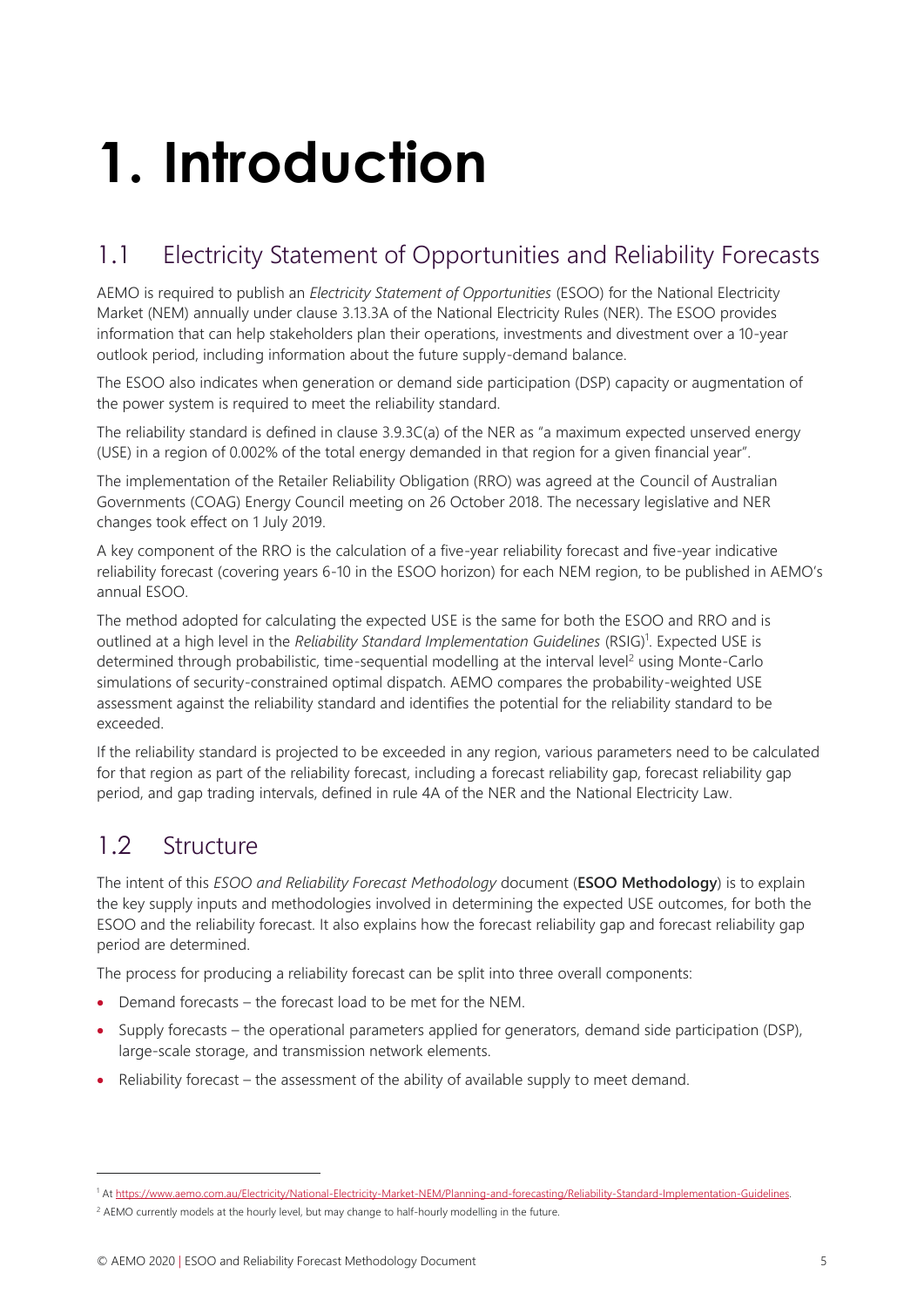Each of these comprises various components and needs different inputs. [Figure 1](#page-5-0) provides an overview of the end-to-end process and highlights the different methodology documents that explain the different processes and their inputs.



<span id="page-5-0"></span>

In addition to this ESOO Methodology document, the three documents listed in the [Figure 1](#page-5-0) legend describe the detailed methodologies and processes applied by AEMO. The latest versions of these documents are available on the AEMO's NEM ESOO web page<sup>3</sup>. For more information about the process used in creating the demand projections used in the ESOO, please see the *Electricity Demand Forecasting Methodology Information paper*<sup>4</sup> , while more information about the methodology applied to forecast DSP is available in the *Demand Side Participation Forecast and Methodology paper*<sup>5</sup> .

This document is structured into the following sections:

- Generation and storage (Section [2\)](#page-6-0).
- Network (Section [3\)](#page-12-0).
- Traces (Sectio[n 4\)](#page-14-0).
- Unserved energy calculation (Section [5\)](#page-16-0).
- Reliability forecast (Section [6\)](#page-19-0).

<sup>&</sup>lt;sup>3</sup> Se[e https://www.aemo.com.au/Electricity/National-Electricity-Market-NEM/Planning-and-forecasting/NEM-Electricity-Statement-of-Opportunities.](https://www.aemo.com.au/Electricity/National-Electricity-Market-NEM/Planning-and-forecasting/NEM-Electricity-Statement-of-Opportunities)

<sup>4</sup> A[t https://www.aemo.com.au/-/media/Files/Electricity/NEM/Planning\\_and\\_Forecasting/NEM\\_ESOO/2019/Electricity-Demand-Forecasting-Methodology-](https://www.aemo.com.au/-/media/Files/Electricity/NEM/Planning_and_Forecasting/NEM_ESOO/2019/Electricity-Demand-Forecasting-Methodology-Information-Paper.pdf)[Information-Paper.pdf.](https://www.aemo.com.au/-/media/Files/Electricity/NEM/Planning_and_Forecasting/NEM_ESOO/2019/Electricity-Demand-Forecasting-Methodology-Information-Paper.pdf)

<sup>5</sup> A[t https://www.aemo.com.au/-/media/Files/Electricity/NEM/Planning\\_and\\_Forecasting/NEM\\_ESOO/2019/Demand-Side-Participation-Forecast-](https://www.aemo.com.au/-/media/Files/Electricity/NEM/Planning_and_Forecasting/NEM_ESOO/2019/Demand-Side-Participation-Forecast-Methodology-2019.pdf)[Methodology-2019.pdf.](https://www.aemo.com.au/-/media/Files/Electricity/NEM/Planning_and_Forecasting/NEM_ESOO/2019/Demand-Side-Participation-Forecast-Methodology-2019.pdf)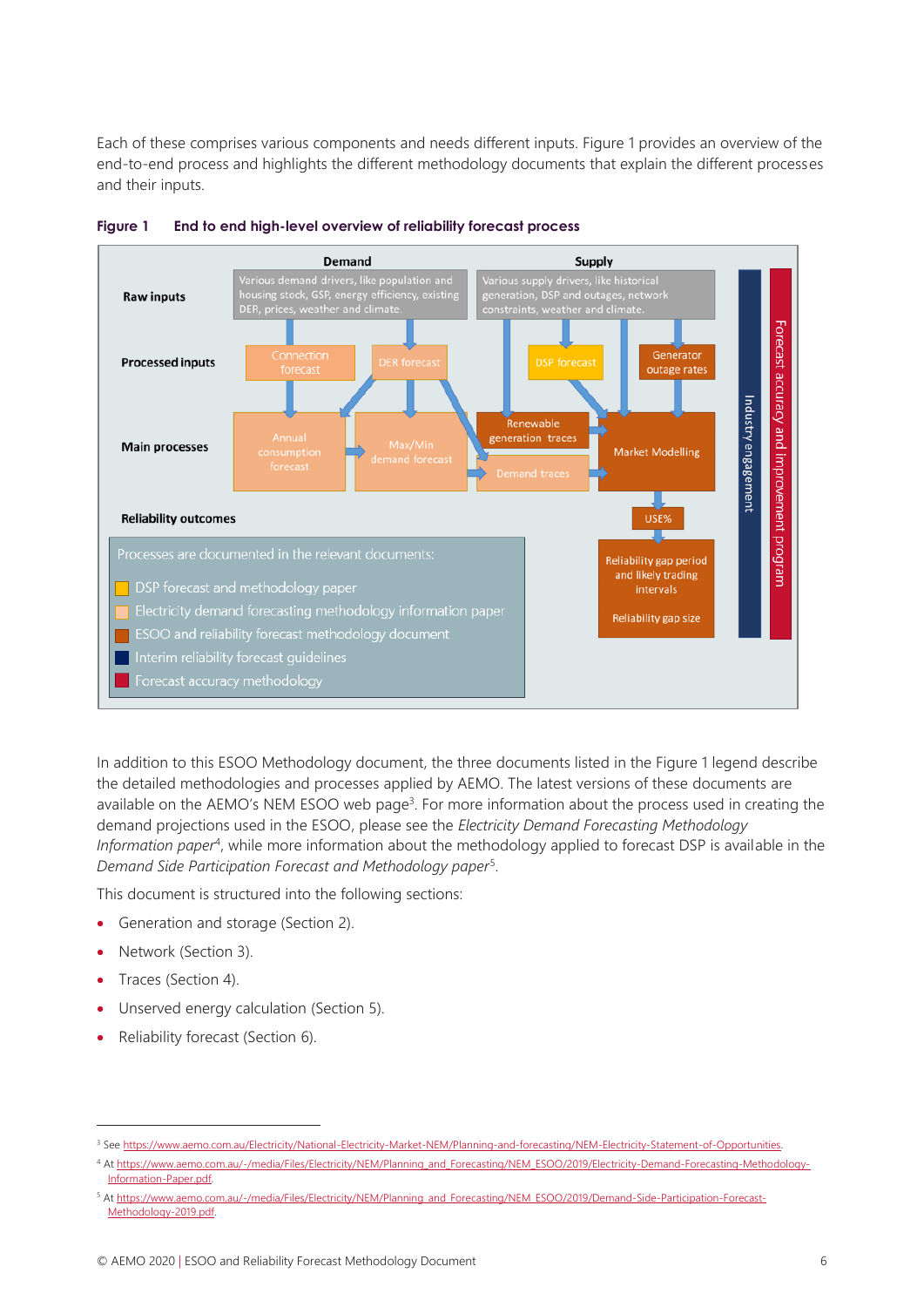## <span id="page-6-0"></span>**2. Generation and storage**

When assessing the supply-demand balance, AEMO uses the 'Operational – sent out' demand definition, reflecting the demand for generation supplied by scheduled, semi-scheduled, and significant non-scheduled generators in the NEM<sup>6</sup>. For that reason, on the supply side all 'Operational' generator units are modelled.

AEMO models the capabilities of dispatchable generation capacity by applying inputs sourced from market participants. The maximum capacity of each generating unit is provided by market participants through the Generation Information survey process, in which each participant provides expected extreme heat summer, typical summer, and winter available capacity over the 10-year modelling horizon. For the extreme heat summer, and winter, these capacities represent the expected capability of the units during temperatures consistent with a 10% probability of exceedance (POE)<sup>7</sup> demand outcome in each region, while the typical summer capacity reflects a slightly more modest summer temperature as specified on the Generation Information page. All reflect the capability of the generator assuming everything is in service.

Participants also provide information on closure timing for existing generators through the Generator Information process, and these retirements are included in the modelling. Precise closure dates are required under the three-year notice of closure rule, but precise closure dates have not been provided to AEMO beyond the three-year period. For the purpose of the ESOO, closure dates beyond the three-year period are assumed to be on 31 December of the stipulated expected closure year.

Hydro generation is modelled with consideration to water limitations related to inflows and storage level management. Water allocation is optimised so that, to the extent possible, water will be available for use by hydro generation at times of high demand and/or tight supply-demand balance. Water usage is optimised for each individual forecast year and cannot be stored from one year to consume in subsequent years.

<span id="page-6-1"></span>For details on generator capabilities and retirements, refer to AEMO's *Generation Information Page*<sup>8</sup> .

### 2.1 Generator rated capacity

Maximum generation output for thermal generators at any time is subject to many factors including maintenance and condition of the plant, and the environmental conditions (particularly temperature) in which it needs to operate. AEMO collects information on expected generator performance from each operator, balancing the need for fidelity in representing generator performance and costs incurred by participants in providing information.

AEMO collects three capacity values to represent varying performance in response to temperature. This includes expected capacity under the following conditions:

- The rating representative of 10% POE demand conditions (10% POE demand summer capacity).
- The rating under typical summer conditions (typical summer capacity).
- The rating under winter conditions (winter capacity).

The typical summer capacity is used to represent the capacity that would be available under regular summer conditions whereas the 10% POE summer capacity represents capacity available at times of very high temperature where annual maximum demand is more likely to occur. In the ESOO modelling, the typical

<sup>&</sup>lt;sup>6</sup> For a full definition of AEMO's demand definitions, see [https://aemo.com.au/-/media/files/electricity/nem/security\\_and\\_reliability/dispatch/](https://aemo.com.au/-/media/files/electricity/nem/security_and_reliability/dispatch/policy_and_process/2020/demand-terms-in-emms-data-model.pdf) [policy\\_and\\_process/2020/demand-terms-in-emms-data-model.pdf.](https://aemo.com.au/-/media/files/electricity/nem/security_and_reliability/dispatch/policy_and_process/2020/demand-terms-in-emms-data-model.pdf)

<sup>7</sup> POE is the likelihood a maximum or minimum demand forecast will be met or exceeded. A 10% POE maximum demand forecast, for example, is expected to be exceeded, on average, one year in 10, while a 90% POE maximum demand forecast is expected to be exceeded nine years in 10.

<sup>8</sup> A[t https://www.aemo.com.au/Electricity/National-Electricity-Market-NEM/Planning-and-forecasting/Generation-information.](https://www.aemo.com.au/Electricity/National-Electricity-Market-NEM/Planning-and-forecasting/Generation-information)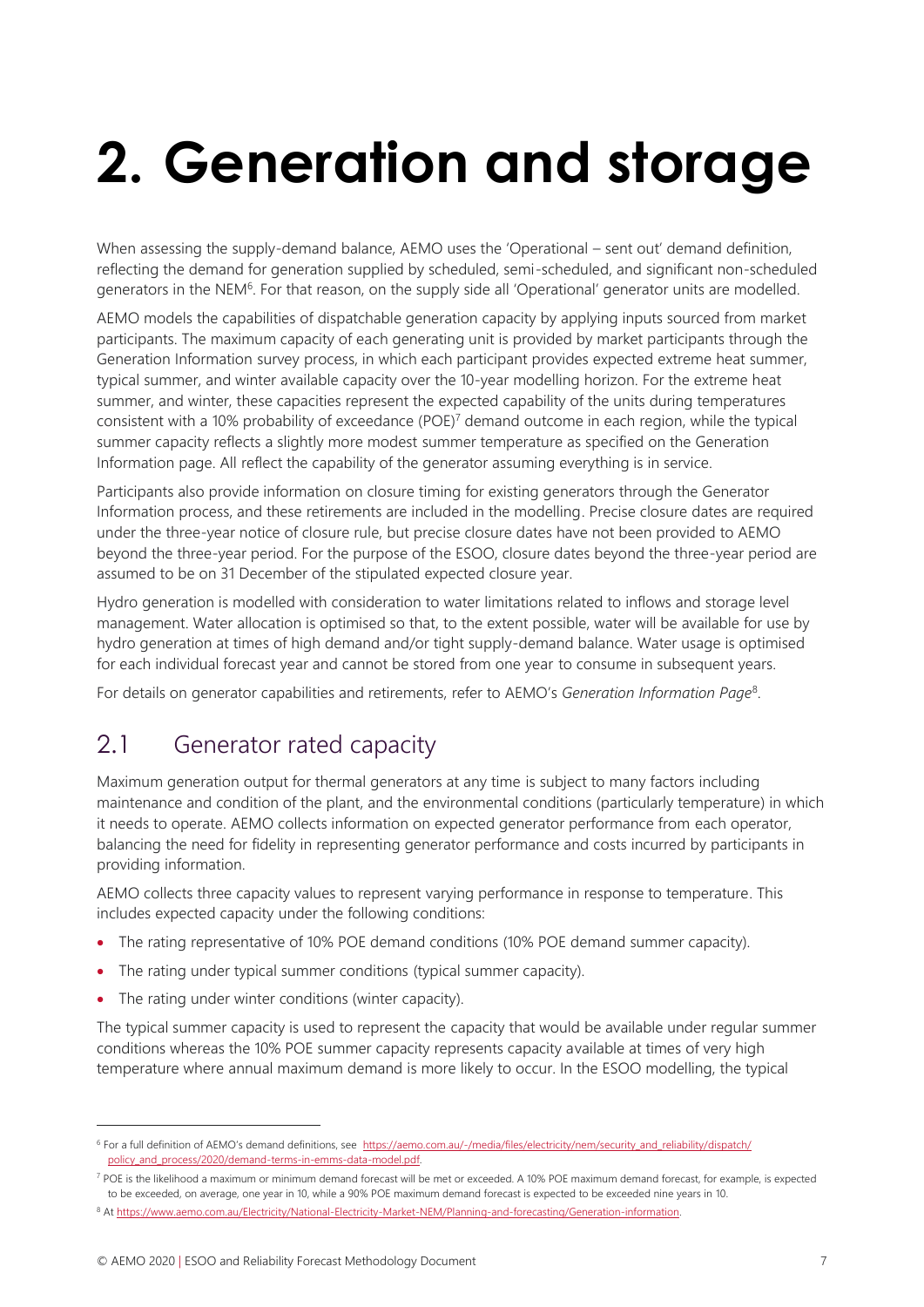summer capacity is applied throughout summer except for a subset of days where the 10% POE summer capacity is applied.

The typical summer temperature is new for generator ratings used in the 2020 ESOO and is calculated as the 85<sup>th</sup> percentile of observed maximum daily temperatures for all reference years for periods between December and March (inclusive).

The summer 10% POE demand and winter temperatures are associated with the types of conditions conducive to 10% POE demand events. However, there is not a single temperature threshold or weather pattern that drives 10% POE demand events. The response of generator capacities to temperature is also complex, with potential dependencies on other variables such as humidity, temperatures in the hours preceding a period, or even weather conditions the day before. The winter and summer 10% POE demand reference temperatures are therefore considered a reasonable approximation of conditions associated with 10% POE demand events.

[Table 1](#page-7-0) lists the reference temperatures AEMO applies for each region when requesting generator ratings.

| Region                 | Summer 10% POE Demand<br><b>Reference Temperature</b> | <b>Winter Reference</b><br><b>Temperature</b> | <b>Summer Typical</b><br><b>Temperature</b> |
|------------------------|-------------------------------------------------------|-----------------------------------------------|---------------------------------------------|
| Queensland             | 37                                                    | 15                                            | 32                                          |
| <b>New South Wales</b> | 42                                                    | 9                                             | 32                                          |
| <b>Victoria</b>        | 41                                                    | 8                                             | 32                                          |
| <b>South Australia</b> | 43                                                    | 11                                            | 35                                          |
| <b>Tasmania</b>        | 7.7                                                   | 1.2                                           | n/a <sup>9</sup>                            |

<span id="page-7-0"></span>**Table 1 Common reference temperature and summer typical temperature**

AEMO applies the ratings to the ESOO model as per the following schedule:

- 10% POE demand summer capacity:
	- Applies to both 50% and 10% POE demand simulations for all mainland regions.
	- Applies to the top five days of daily maximum temperature within each reference year as mapped to forecast year.
	- To capture years with many days of extreme temperature, the rating also applies to any additional days with daily maximum temperatures that are within two degrees Celsius of the summer 10% POE demand reference temperature.
- Typical summer capacity:
	- Applies to all remaining summer periods for all regions, where summer is defined as November to March inclusive for mainland regions and December to February inclusive for Tasmania.
- Winter capacity:
	- Applies to all remaining periods.

<sup>9</sup> Tasmania summer ratings are based on peak demand periods driven by cold weather. AEMO only uses the 10% POE demand reference temperature for Tasmanian summer ratings.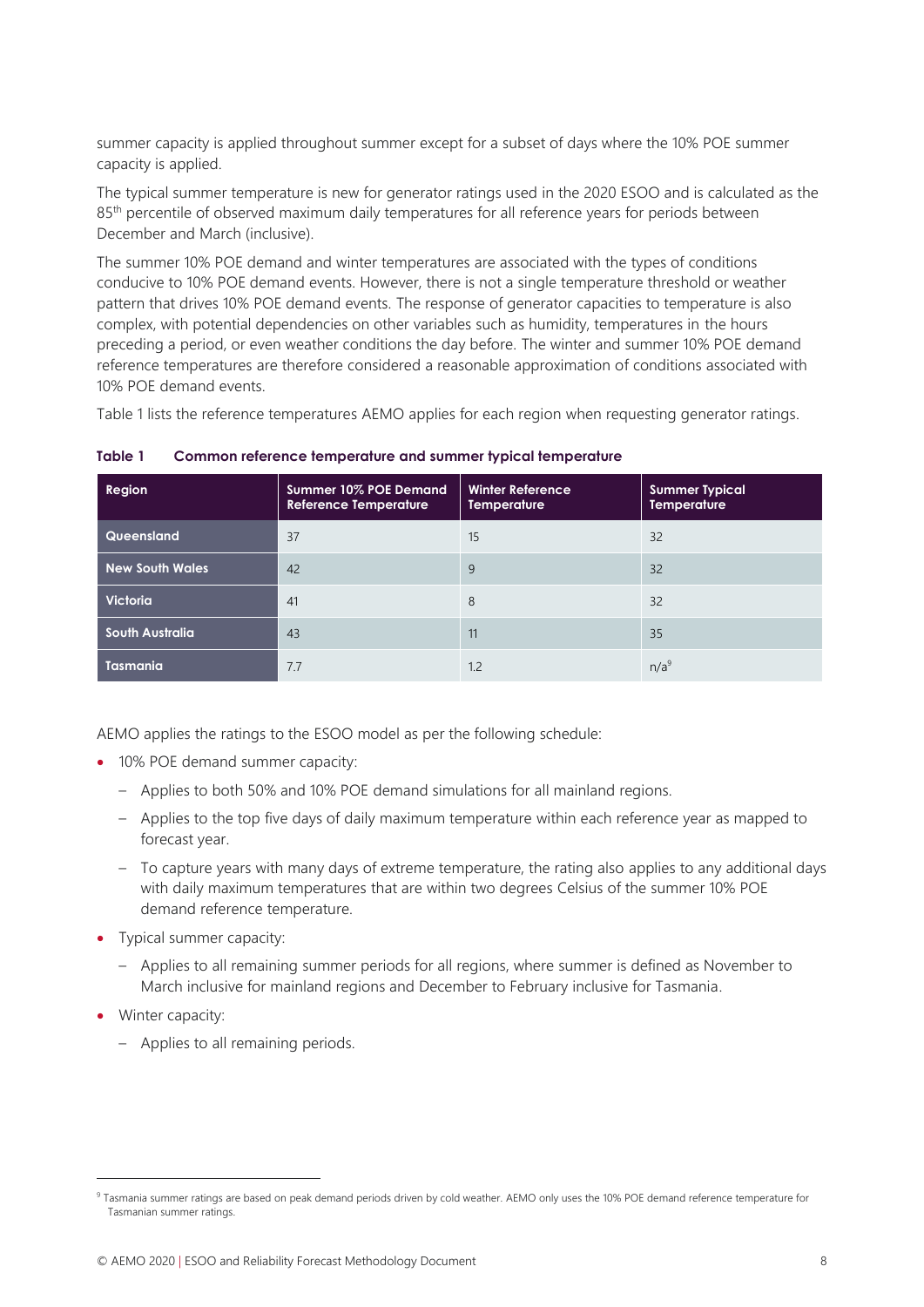## <span id="page-8-0"></span>2.2 Dispatchable generator outage rates

Dispatchable generators are assumed to be available at their peak summer, typical summer, or winter capacity unless they experience an unplanned (forced) outage.

Planned outages are currently not modelled in the ESOO, because these are assumed to be planned in lower demand periods or to shift if low reserve conditions were to occur, and therefore not impact USE outcomes.

AEMO collects information from all generators on the timing, duration, and severity of actual unplanned forced outages, and projections of future unplanned outage rates via an annual survey process. This data is used to calculate and forecast the probability of high impact low probability (HILP), full, and partial forced outages, which are then applied randomly to each unit in ESOO modelling. To protect the confidentiality of this data, AEMO may publish calculated outage parameters for a number of technology aggregations.

#### <span id="page-8-1"></span>2.2.1 Calculating random outage parameters

Outage parameters for forced outages, including outage rates, de-ratings, and mean times to repair, vary between facilities and over time for a variety of reasons. Some reasons include generator behaviour, equipment age, and maintenance regimes. These variables are modelled as three categories of outage for input into the ESOO model:

- 1. HILP forced outages, defined as a full forced outage greater than five months.
- 2. Full forced outages, being less than or equal to five months, and
- 3. Partial forced outages, where a unit has an unplanned reduction in capacity.

AEMO differentiates HILP from regular forced outage rates. HILP outages that extend greater than five months are very unlikely, and could result in an overestimation if not considered in a longer-term context.

AEMO uses the following approach for determining the forced outage rates used for each power station:

- Conduct the generator survey to collect availability data for the past year, supplementing historical data collected in prior years. The data collected are:
	- Full and partial forced outage data for the most recent year (capacity available and outage duration).
	- Participants' projections on outage data for coal-fired and closed-cycle gas turbine (CCGT) generators over the next 10 years, or until retirement.
- Calculate the outage parameters of each category for each unit across all regions.
	- Remove any full outages that are more than five months (HILP forced outages) from the historical base data. Calculate the Full Forced Outage Rate (FOR), Partial Forced Outage Rate (PFOR), average Partial Outage Derating Factor and respective Mean Time to Repair.

 = ∑ ℎ ∑ Hours in all states

 $PFOR = \frac{\sum Partial\,outage\,hours}{\sum H_{xy} \sum m\,all\,static}$ ∑ Hours in all states

 $MTR (FOR) = \frac{\sum Full \text{ outage hours}}{\sum Full}$  $\Sigma$ Transitions from unvailable to available

 $MTTR(PFOR) = \frac{\sum Full\ outcomes}$  $\Sigma$ Transitions from partially available to available

Partial Derating Factor (PFOR) =  $\sum$  Lost Energy during partial outages  $\Sigma$  Energy that would otherwise have been available without partial outage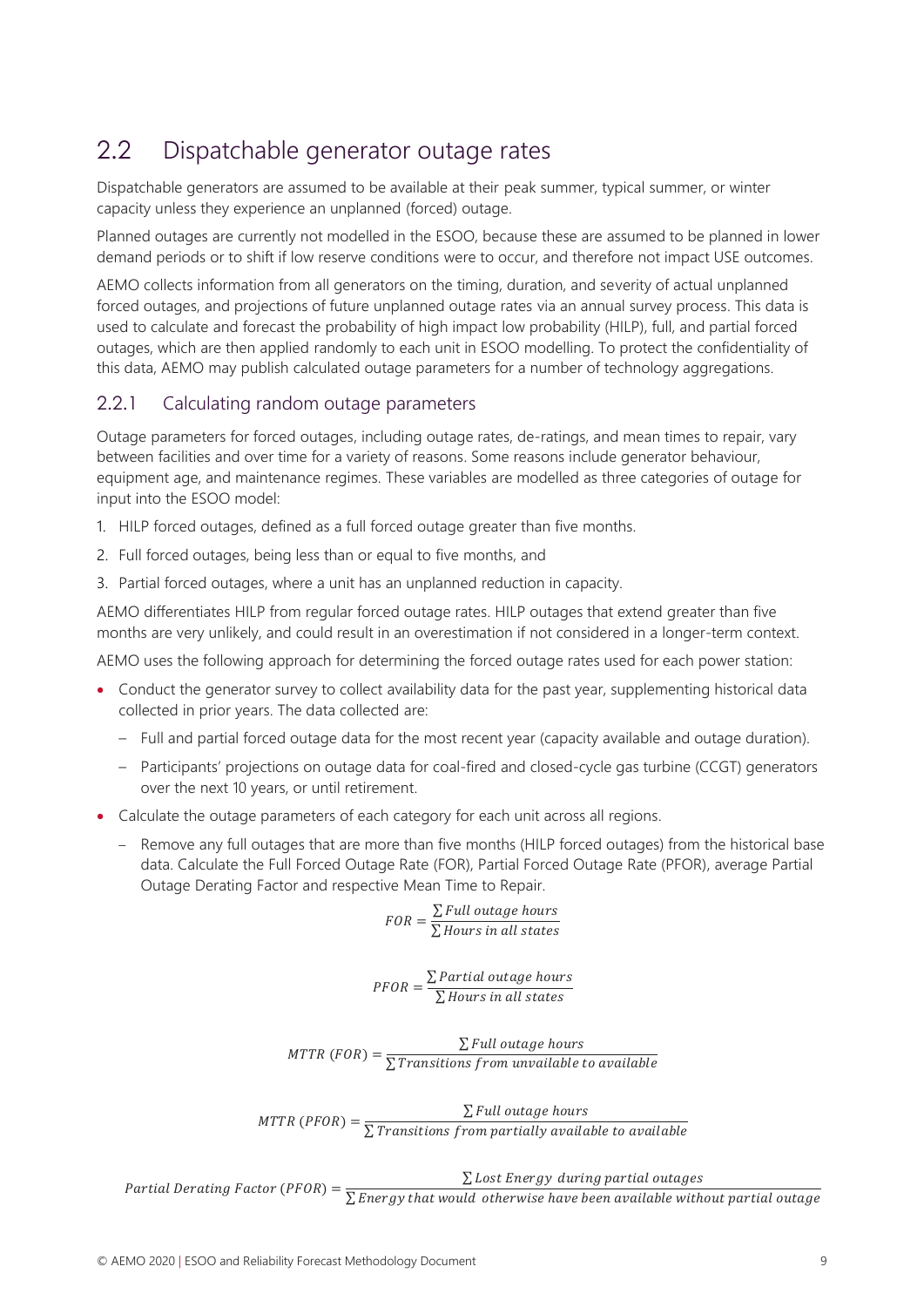– The HILP outage rates are modelled by AEMO, taking into consideration the historical data of at least the past 10 years.

> $FOR(HILP) = \frac{\sum HILP \text{ outage hours}}{\sum H1 \times P1}$ ∑ Hours in all states

 $MTTR(HILP) = \frac{\sum HILP \noutage \nhours}{\sum HILP \nconst}$ ∑HILP events

- After calculating generator outage statistics, provide station owners the opportunity to propose evidence-based revisions to the parameters that are used in the ESOO modelling. AEMO takes any proposed revisions under consideration and may adjust the assumptions used in modelling.
- Commission consultants to provide forecasts of projected outage values for coal-fired generators<sup>10</sup>.
- Compare participant-provided and consultant-derived projected outage rates for use in ESOO modelling. Rely on information provided by participants, using consultant forecasts where participant information does not provide a sufficiently detailed or suitable projection. (For example, a participant projection may not be considered suitable if has been developed on an inconsistent definition of a forced outage, or if the projection is inconsistent with the accompanying evidence provided on which the projection was based.)
- For generators without projections, apply each of the last four yearly outage statistics with equal likelihood to all forecast periods.
- For generators with projections, the last four yearly outage statistics are scaled up and down over time to ensure that the average outage rate in any given year matches the forecast.
- For HILP outages, apply an average rate derived from at least 10-yearly outage statistics to all forecast periods.

Note:

- Forced outage rates have been derived based on the most recent four years of data only. This approximates well the longer-term outage rates seen by most technologies, but also recognises the statistically significant deterioration in performance of some coal generators seen in recent years.
- AEMO calculates outage parameters for a number of technology aggregations for the published model to avoid exposing confidential information.

#### <span id="page-9-0"></span>2.3 Generator auxiliary usage

AEMO's demand forecasts are developed on a 'sent-out' basis representing electricity to be supplied to customers from the grid. However, AEMO's modelling of generator capacity is on an 'as-generated' basis and includes electricity consumed within the power plants themselves.

Rather than assume an annual auxiliary consumption and auxiliary demand at the time of peak, AEMO's models dynamically account for auxiliary load based on generator dispatch in each modelling interval. AEMO currently sources per-unit auxiliary rate assumptions from participants through the latest Generator Information surveys<sup>11</sup> which are published in aggregate form.

<sup>10</sup> For the 2020 ESOO, AEMO commissioned AEP Elical. Their report 'Assessment of Ageing Coal-Fired Generation Reliability' is at [http://www.aemo.com.au/Electricity/National-Electricity-Market-NEM/Planning-and-forecasting/NEM-Electricity-Statement-of-Opportunities.](http://www.aemo.com.au/Electricity/National-Electricity-Market-NEM/Planning-and-forecasting/NEM-Electricity-Statement-of-Opportunities)

<sup>11</sup> A[t https://www.aemo.com.au/Electricity/National-Electricity-Market-NEM/Planning-and-forecasting/Generation-information.](https://www.aemo.com.au/Electricity/National-Electricity-Market-NEM/Planning-and-forecasting/Generation-information)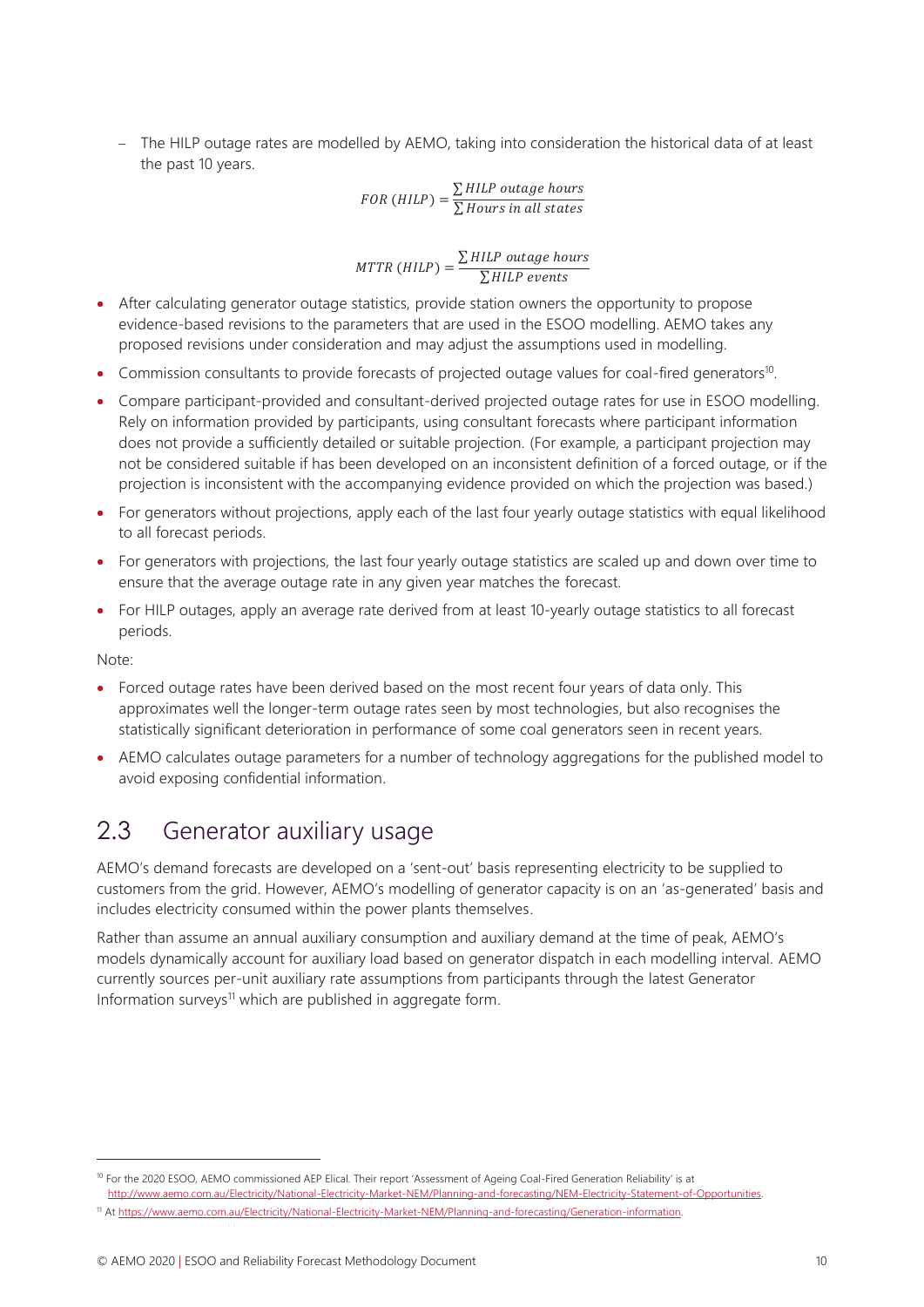## <span id="page-10-0"></span>2.4 Variable renewable energy availability

Variable renewable energy (VRE) is modelled by considering up to the previous 10 historical reference years, which reflect the weather conditions that drove demand and wind and solar production over that period. This approach preserves any correlation between VRE and demand, and between VRE in different locations.

<span id="page-10-1"></span>Half-hourly trace development for VRE is discussed further in Section [4.3.](#page-14-3)

## 2.5 Grid-scale storage and virtual power plants

Grid-scale battery storage, pumped hydro generation, and the proportion of small-scale battery storage that is assumed to be aggregated (operating as a virtual power plant [VPP]) is fully optimised in the supply dispatch modelling. Each storage or generator is modelled with regards to its maximum generation/discharge capacity, maximum load/charge capacity, storage capacity, and efficiency. Within the modelling, each asset optimises its generation and pumping/discharging and charging in a way that will reduce the level of USE to the maximum extent possible given its operational constraints. The modelling assumes perfect foresight in optimising this behaviour.

The water reservoirs for hydro generation are modelled by using parameters such as maximum volume, initial storage volume, and the monthly reservoir inflow rates (reflecting historical inflows). Small reservoirs that do not allow large variations in storage and the generators using them are often called 'run of river'. These generators do not require long-term optimisation and will generally use all the available water.

Larger reservoirs, however, require optimisation across a longer timeframe to save water for periods with higher electricity demand and wholesale prices.

In the ESOO model, water use is optimised in the simulation, resource allocation is optimised for each financial year. The model also limits the storage volume by the end of each yearly step to be equal to the volume at the beginning of the step.

These optimised hydro generation trajectories are further allocated to represent optimal daily and half-hourly behaviour. This is achieved through the use of soft targets, allowing a simulated dispatch of higher than allocated output where advantageous, while ensuring long term volumes match dam inflows.

This method also assumes "perfect foresight" in all modelling of hydro schemes. That means that the water use is optimised with absolute certainty what will be the future natural inflow, a situation no hydro generator operator experiences in practice. This is not a material risk to supply scarcity, as both operators (in practice) and the model ensure availability at time of maximum demand.

For hydro schemes that include pumped hydro units, the release and pumping decisions are not directly bound to the soft targets determined by the 10 one-year steps. Pumped hydro operation is fully optimised in the supply dispatch simulation.

### <span id="page-10-2"></span>2.6 New generator commitment

The ESOO includes only existing and new generation and battery storage projects that meet AEMO's commitment criteria. These criteria are used to consistently assess whether a project has made a formal commitment to construct.

The ESOO includes all generation that was existing or committed in the most recent generation information page published in accordance with clause 3.7F of the NER. AEMO include all new generators classified as 'Committed' based on criteria which can be found on the Generator Information page<sup>12</sup>.

The ESOO also includes projects that are classified as Committed\*. Committed\* projects are those classified as 'Advanced' and have commenced construction. Advanced projects meet all of AEMO's commitment

 $12$  Criteria for Committed and Committed\* is specified on the Generation Information page, under the Background information tab.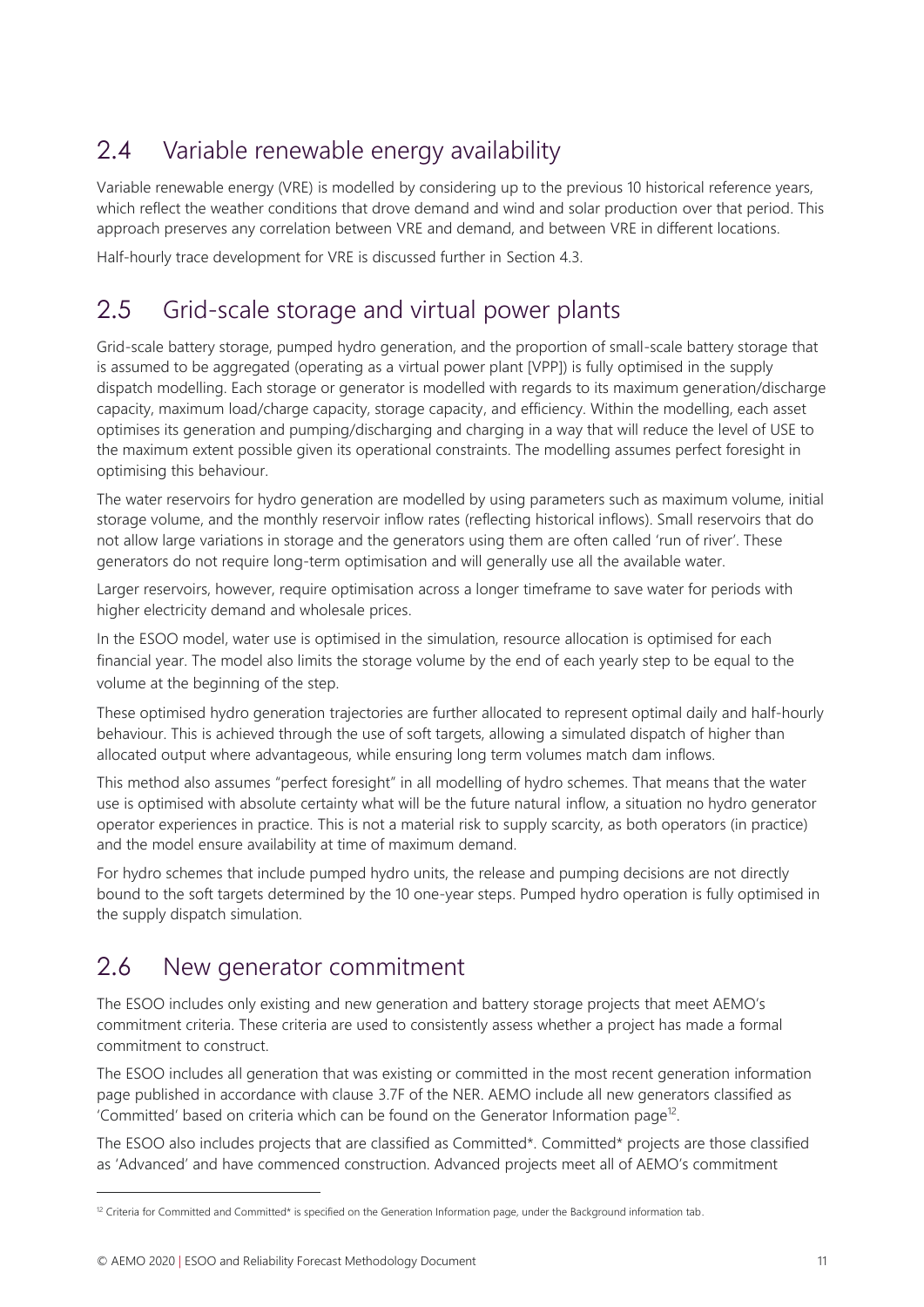criteria except for either the Components or Planning criteria. The commercial use date for all Committed\* projects is the later of:

- The first day after the end of the "T-1 financial year" defined under the RRO<sup>13</sup>, or
- The actual commercial use date submitted by the proponent.

For example, in the 2020 ESOO, Committed\* projects commence operation no earlier than 1 July 2022.

The intent of this approach is to strike an appropriate balance between conservatism and optimism, by including projects that are likely to proceed without incorporating projects with a higher probability of not proceeding or being delayed beyond their announced completion date.

### <span id="page-11-0"></span>2.7 Application of DSP

AEMO incorporates a DSP forecast in the reliability forecast produced for the ESOO. DSP is modelled in the ESOO for each region in various quantities of firm capacity at different price bands.

The DSP forecast that is used in the ESOO highlights the risk of shortfalls to determine the need for RERT capacity, so the analysis excludes RERT it in the first instance, and is modelled as a last resource before a USE event occurs in the simulation.

Further information is available in AEMO's *Demand Side Participation Forecast Methodology*<sup>14</sup> .

<sup>&</sup>lt;sup>13</sup> See Section 5.3 a[t https://www.aemo.com.au/-/media/Files/Stakeholder\\_Consultation/Consultations/NEM-Consultations/2019/Reliability-Forecasting-](https://www.aemo.com.au/-/media/Files/Stakeholder_Consultation/Consultations/NEM-Consultations/2019/Reliability-Forecasting-Methodology/Reliability-Forecasting-Methodology-Final-Report.pdf)[Methodology/Reliability-Forecasting-Methodology-Final-Report.pdf.](https://www.aemo.com.au/-/media/Files/Stakeholder_Consultation/Consultations/NEM-Consultations/2019/Reliability-Forecasting-Methodology/Reliability-Forecasting-Methodology-Final-Report.pdf)

<sup>&</sup>lt;sup>14</sup> Se[e https://www.aemo.com.au/consultations/current-and-closed-consultations/demand-side-participation-forecast-methodology-consultation.](https://www.aemo.com.au/consultations/current-and-closed-consultations/demand-side-participation-forecast-methodology-consultation)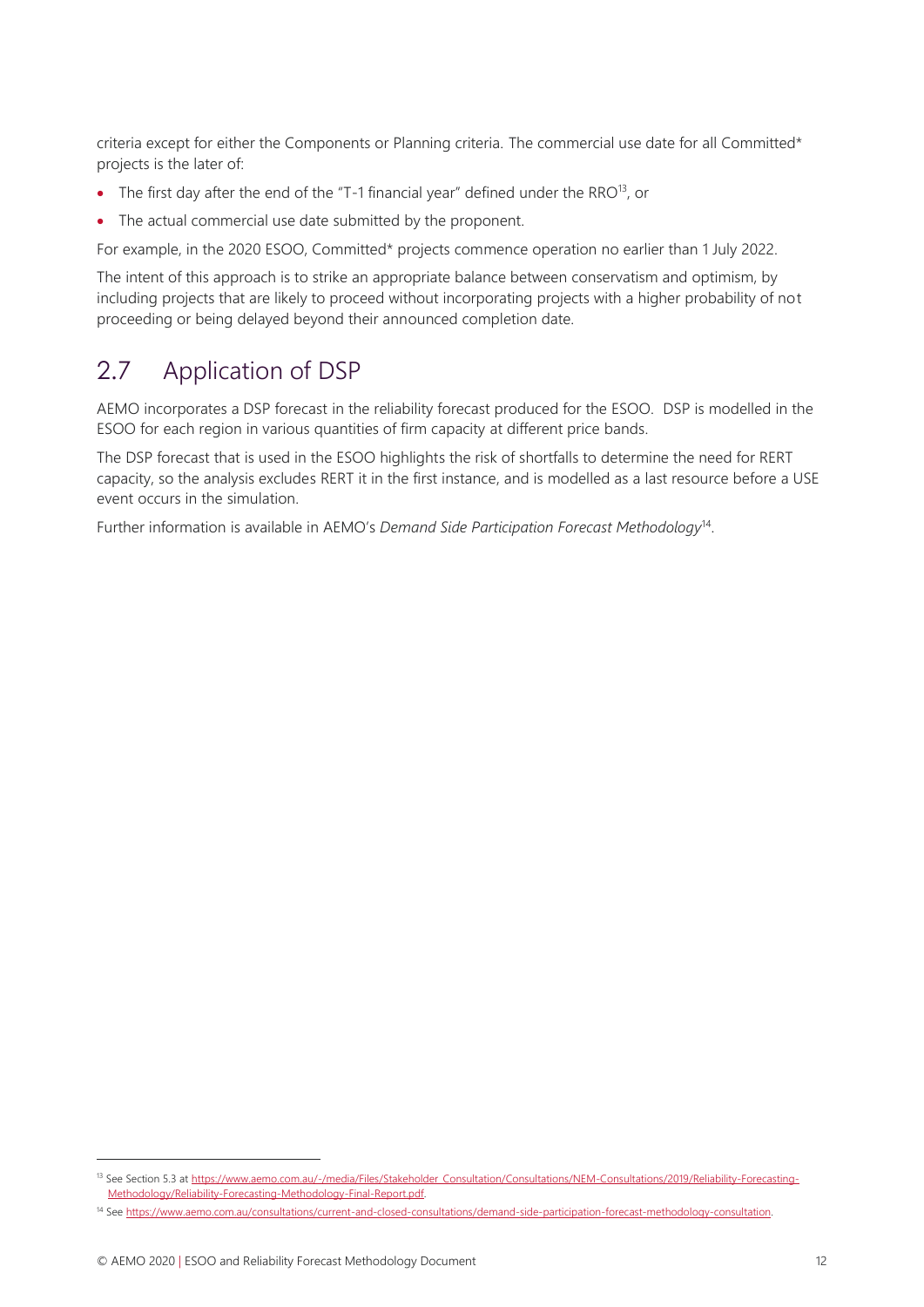## <span id="page-12-0"></span>**3. Network**

#### <span id="page-12-1"></span>3.1 Interconnectors

Existing transmission limits and interconnector capacities are generally applied assuming the interconnector limits currently in effect continue to apply. The limits on each line are modelled by applying dynamic power system constraints. AEMO reviews current conditions, constraints, and planned augmentations and includes these changes when appropriate.

### <span id="page-12-2"></span>3.2 Network constraints

The ESOO model applies a comprehensive set of network constraint equations that represent the thermal and stability limits that currently constrain dispatch in the NEM<sup>15</sup>. These constraint equations act at times to limit generation, but also frequently limit interconnector transfer capacity.

In general, the following constraint equations are included:

- Thermal for managing the power flow on a transmission element so it does not exceed a rating (either continuous or short-term) under normal conditions or following a credible contingency.
- Voltage stability for managing transmission voltages so they remain at acceptable levels after a credible contingency.
- Transient stability for managing continued synchronism of all generators on the power system following a credible contingency.
- Oscillatory stability for managing damping of power system oscillations following a credible contingency.
- Rate of change of frequency (RoCoF) constraints for managing the rate of change of frequency following a credible contingency.

The effect of committed projects on the network is implemented as modifications to the network constraint equations that control flow. The methodology for formulating these constraints is in AEMO's *Constraint Formulation Guidelines*<sup>16</sup> .

A set of network constraints is produced and applied for every scenario modelled. This set may reflect:

- Extracted constraints from the AEMO Market Management Systems (MMS).
- Network augmentations appropriate for the scenario.
- Adjustments to reflect the impact of new generation capacities.
- Other adjustments to reflect assumptions of system operating conditions.

Operationally, AEMO also uses other types of constraint equations that are invoked as required depending on system conditions. These may include:

- Outage constraint equations.
- Frequency control ancillary service (FCAS) constraint equations.
- Condition-specific constraint equations such as RoCoF and network support agreements.

<sup>&</sup>lt;sup>15</sup> Further information is available at AEMO's Congestion Information Resource at [https://www.aemo.com.au/Electricity/National-Electricity-Market-](https://www.aemo.com.au/Electricity/National-Electricity-Market-NEM/Security-and-reliability/Congestion-information)[NEM/Security-and-reliability/Congestion-information.](https://www.aemo.com.au/Electricity/National-Electricity-Market-NEM/Security-and-reliability/Congestion-information)

<sup>16</sup> At https://www.aemo.com.au/-/media/Files/Electricity/NEM/Security\_and\_Reliability/Congestion-Information/2016/Constraint\_Formulation [Guidelines\\_v10\\_1.pdf.](https://www.aemo.com.au/-/media/Files/Electricity/NEM/Security_and_Reliability/Congestion-Information/2016/Constraint_Formulation_Guidelines_v10_1.pdf)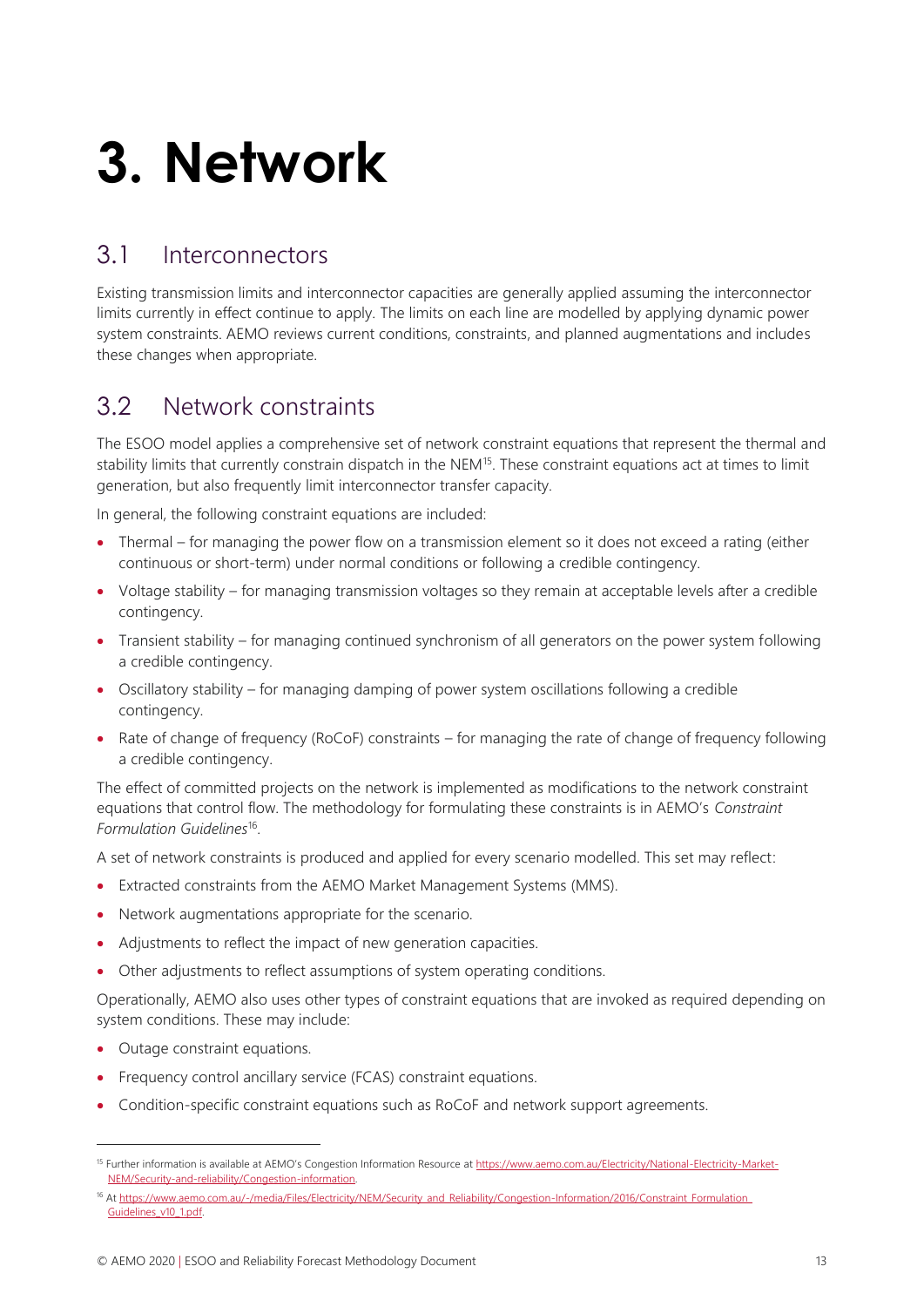These constraint equation types are commonly excluded from the market simulations, although key outage constraints are included (See Section [3.4\)](#page-13-1).

### <span id="page-13-0"></span>3.3 Losses

Intra-regional losses are included in AEMO's operational demand forecasts. As such, generator and load marginal loss factors (MLFs) are not a relevant input to the ESOO modelling, because all intra-regional losses are already accounted for in the demand.

Losses on interconnectors are modelled explicitly using the MLF equations defined in the *List of Regional Boundaries and Marginal Loss Factors report*<sup>17</sup> . For most interconnectors, these are defined as a function of regional load and flow.

AEMO uses proportioning factors to assign losses on interconnectors to regions. Operationally, this is used to determine settlement surplus. In ESOO modelling, proportioning factors are used to allocate losses to demand in each region. Proportioning factors are given in the annual *List of Regional Boundaries and Marginal Loss Factors report*.

The losses allocated to each region effectively add to the total load that needs to be supplied in that region. As a result, interconnector losses are removed from the demand inputs used in the model as these losses are then added back in each period depending on the allocation of losses associated with the interconnector flow outcomes.

### <span id="page-13-1"></span>3.4 Transmission outages

AEMO may include the impact of a number of key unplanned transmission line outages or deratings which affect inter-regional transfer capability. AEMO assesses the probability of these outages using historical data to determine which outages will be included and the severity of the outage assumed.

These will be treated similarly to dispatchable generation forced outages in the modelling, through Monte Carlo simulations as explained in Section [2.2.1.](#page-8-1)

### <span id="page-13-2"></span>3.5 Augmentations

Network upgrades that have passed a regulatory investment test for transmission (RIT-T)<sup>18</sup> are considered committed and are included in the modelling. Other minor augmentations not subject to RIT-Ts may be included if they are also judged to be committed.

<sup>17</sup> AEMO. *Loss Factors and Regional Boundaries*, a[t http://www.aemo.com.au/Electricity/National-Electricity-Market-NEM/Security-and-reliability/Loss-factor](http://www.aemo.com.au/Electricity/National-Electricity-Market-NEM/Security-and-reliability/Loss-factor-and-regional-boundaries)[and-regional-boundaries.](http://www.aemo.com.au/Electricity/National-Electricity-Market-NEM/Security-and-reliability/Loss-factor-and-regional-boundaries)

<sup>&</sup>lt;sup>18</sup> Further RIT-T information is a[t https://www.aemo.com.au/Electricity/National-Electricity-Market-NEM/Planning-and-forecasting/Victorian-transmission](https://www.aemo.com.au/Electricity/National-Electricity-Market-NEM/Planning-and-forecasting/Victorian-transmission-network-service-provider-role/Regulatory-investment-tests-for-transmission)[network-service-provider-role/Regulatory-investment-tests-for-transmission.](https://www.aemo.com.au/Electricity/National-Electricity-Market-NEM/Planning-and-forecasting/Victorian-transmission-network-service-provider-role/Regulatory-investment-tests-for-transmission)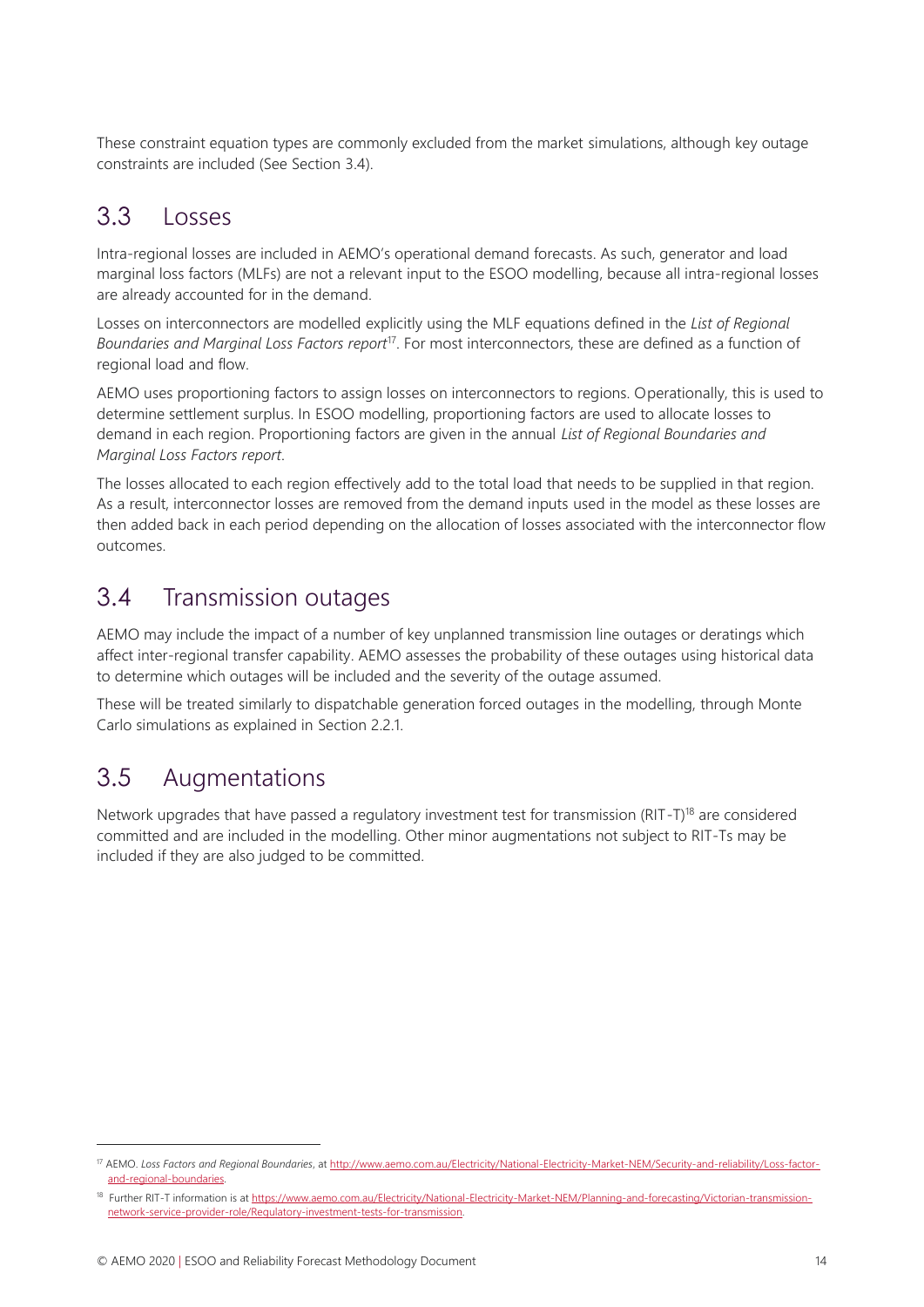## <span id="page-14-0"></span>**4. Traces**

## <span id="page-14-1"></span>4.1 Traces

The operational demand, VRE availability, and transmission line ratings are inputs into the model on an interval level. Trace development relies on historical reference years to provide guidance on the typical daily and weekly demand shapes, variations from interval to interval, and correlations with other regions.

### <span id="page-14-2"></span>4.2 Reference years

Demand, VRE, and line rating traces are developed based on multiple historical reference years according to the RSIG. This is to capture year-on-year variations in demand correlations across regions and VRE contributions during high demand periods. This approach preserves any correlation between VRE and demand, and VRE in different locations. The choice of reference years and the number of those modelled may change as more reference years with good data become available.

Demand traces are explained in the *Electricity Demand Forecasting Methodology Information paper*<sup>19</sup> .

### <span id="page-14-3"></span>4.3 Creating reference years trace for VRE

Where appropriate, AEMO uses 10 years of actual generation performance from a generation site, or a site nearby, to create VRE traces for Monte Carlo simulations, assuming similar weather conditions are repeated in future. Where this data is unavailable or unsuitable, AEMO uses historical meteorological data for the site, and an energy conversion model based on the generator technology, to develop a generation forecast.

Where committed renewable generation will be located at new sites, the ESOO modelling incorporates renewable energy zone (REZ) forecasts from AEMO's *Integrated System Plan* (ISP), with generation traces derived from meteorological data.

### <span id="page-14-4"></span>4.4 Transmission line rating traces

Where available, AEMO will apply transmission line ratings traces to better account for the transfer capability on transmission lines, particularly during high demand periods. These transmission line rating traces are developed by building a regression between weather observations at location along the transmission line and the measured line rating in historical data. The actual weather observations from the reference years will then be processed through this regression to develop forward-looking line traces for each reference year. The line ratings are used as an input into the right-hand-side (RHS) of constraint equations.

## <span id="page-14-5"></span>4.5 Photovoltaic (PV) traces

Rooftop PV and PV non-scheduled generation (PVNSG) reduce the electricity consumption and demand that needs to be met by the NEM. The extent of this contribution depends on the generation profile of these systems.

Capacity factors are a measure of power output relative to nameplate capacity at any given time. For fixed solar PV installations, capacity factors generally follow a parabolic arch, peaking at midday, when solar

<sup>19</sup> A[t https://www.aemo.com.au/-/media/Files/Electricity/NEM/Planning\\_and\\_Forecasting/NEM\\_ESOO/2019/Electricity-Demand-Forecasting-Methodology-](https://www.aemo.com.au/-/media/Files/Electricity/NEM/Planning_and_Forecasting/NEM_ESOO/2019/Electricity-Demand-Forecasting-Methodology-Information-Paper.pdf)[Information-Paper.pdf.](https://www.aemo.com.au/-/media/Files/Electricity/NEM/Planning_and_Forecasting/NEM_ESOO/2019/Electricity-Demand-Forecasting-Methodology-Information-Paper.pdf)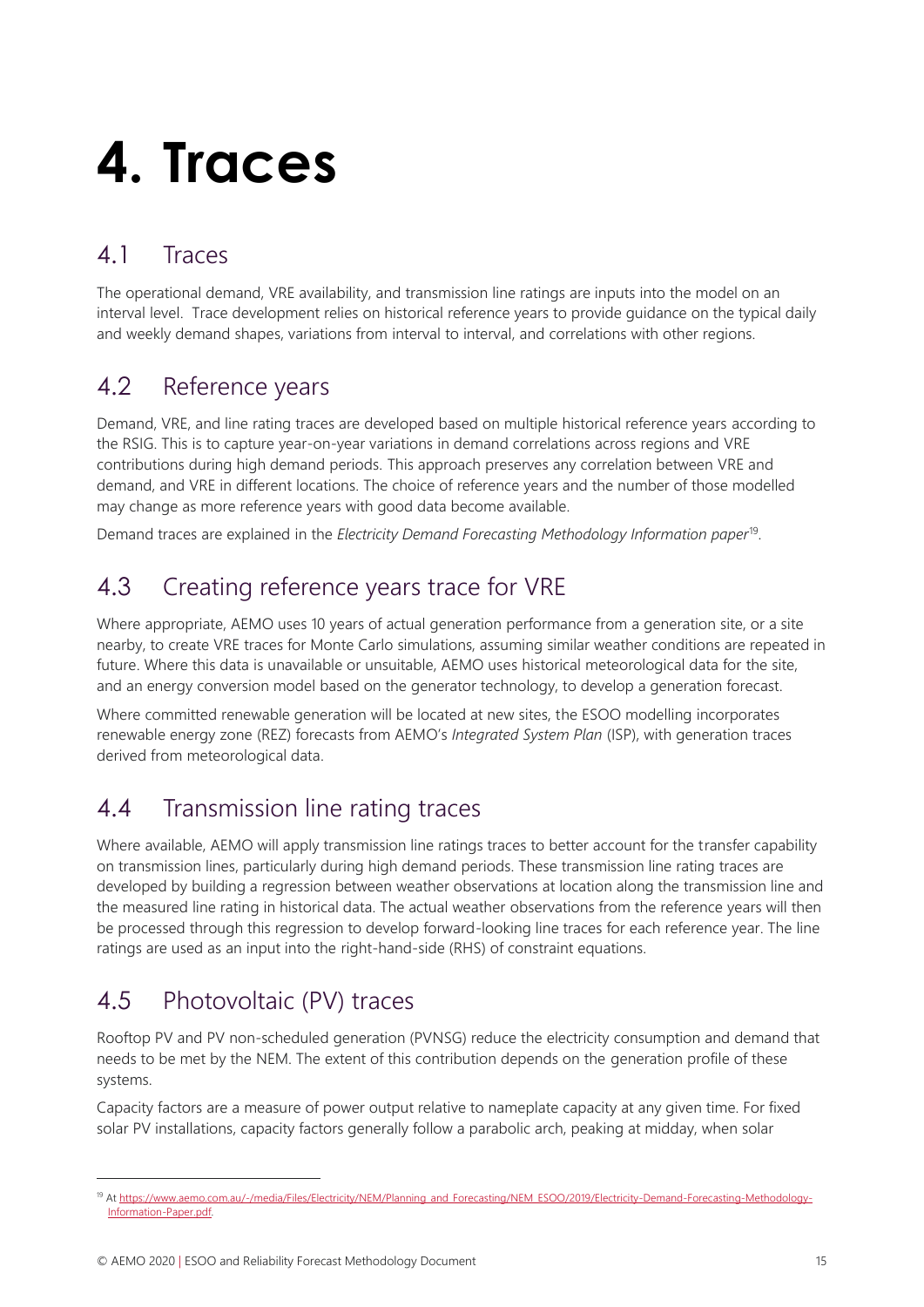irradiance is highest. [Figure 2](#page-15-1) shows an example of historical average capacity factor curves by state, for the NEM, for February.

Capacity factor curves are influenced by a number of factors including:

- The latitude of the panels.
- Localised weather conditions (such as temperature and cloud cover).
- Panel inclination and azimuth $^{20}$ .

Capacity factors are derived for each NEM region at all reference year periods (half-hourly resolution). The capacity factors are derived from external provider Solcast, whereby satellite-derived solar irradiance is coupled to models that account for the spatial distribution of installed capacity. The capacity factors used to estimate the forecast contribution of rooftop PV and PVNSG to consumption and demand were calculated based on these historical values.



#### <span id="page-15-1"></span>**Figure 2 Estimated average historical rooftop PV capacity factors for February**

#### <span id="page-15-0"></span>4.6 Time-slice trace

As described in Section [2.1,](#page-6-1) AEMO determine the periods for three different ratings based on the historical temperature data for each reference year and region. The '10% POE summer', 'typical summer', and 'winter' capacity periods are formatted as time-slice traces for each reference year.

<sup>&</sup>lt;sup>20</sup> Inclination refers to the angle of the panel relative to horizontal and azimuth refers to the direction that the panel faces, with North facing panels generally having higher overall capacity factors. Western facing panels have higher capacity factors in the afternoon, and Eastern facing panels have higher capacity factors in the morning.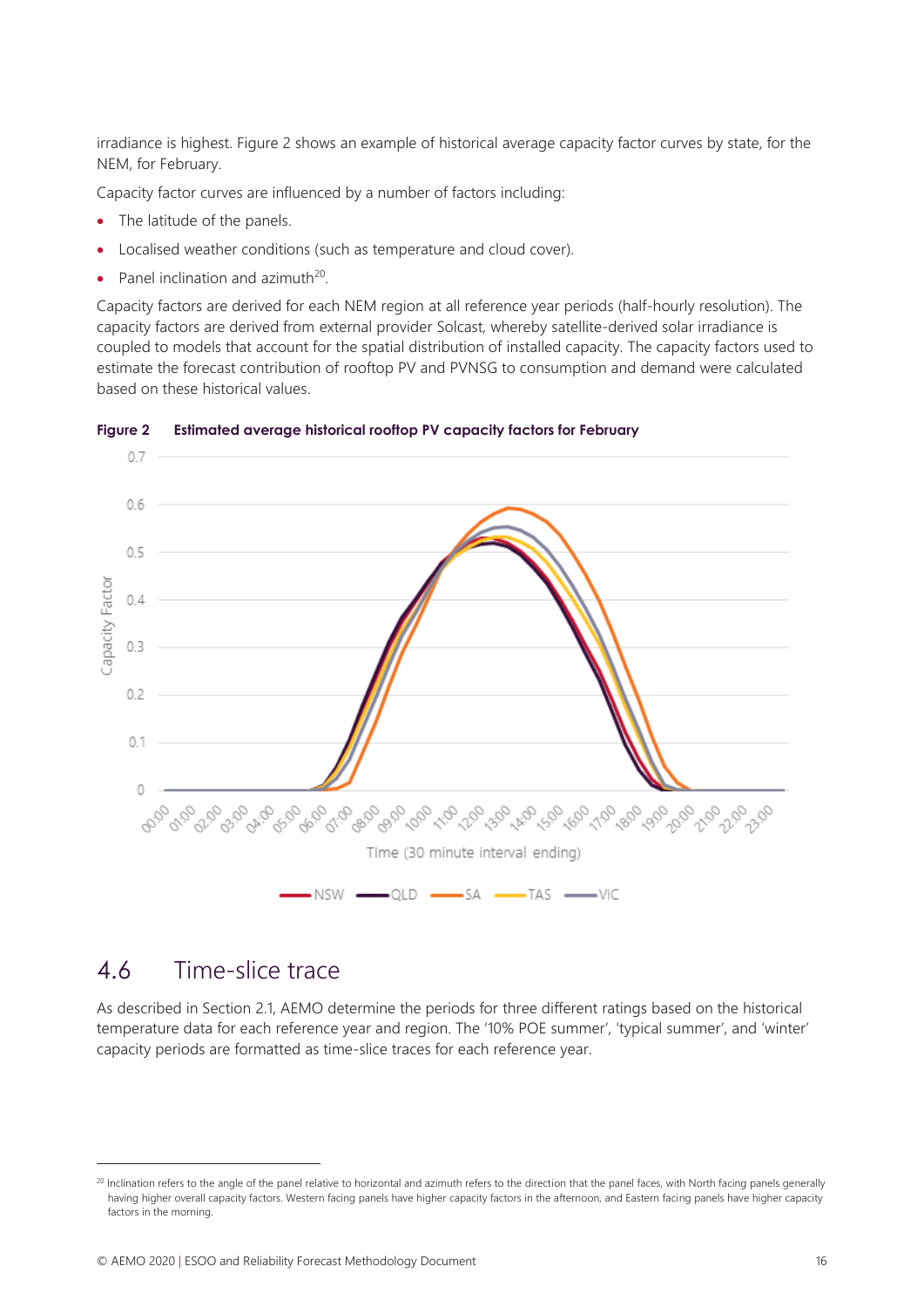## <span id="page-16-0"></span>**5. Unserved energy calculation**

### <span id="page-16-1"></span>5.1 Simulation approach

AEMO's reliability assessments are based on a full time-sequential model that simulates each interval of the modelling horizon. This model replicates the NEM dispatch engine (NEMDE) to the extent possible by minimising cost of dispatch per interval subject to a number of physical constraints. AEMO currently uses the PLEXOS modelling tool for this.

The key assumptions that drive this model include:

- Interval level demand.
- Interval level wind and solar availability for each VRE generator.
- The seasonal capacity of each scheduled generating unit.
- Forced outage parameters used to account for unplanned generator outages.
- Transmission limitations, represented by transmission line ratings, interconnector limits and a detailed set of transmission constraint equations.
- The level of DSP in each region.

AEMO assesses reliability in the medium to long term by determining a statistical expectation of USE. This modelling takes into account uncertainty by using the following methods:

- **Uncertainty in maximum demand** the modelling accounts for this uncertainty by modelling multiple maximum demand cases, defined by the POE of the maximum demand value. The outcomes of these different scenarios are then weighted as described in Section [5.2.2.](#page-17-1)
- **Uncertainty in demand and VRE patterns** reliability outcomes are influenced by the pattern of demand and the available generation from VRE at the time of high demand. AEMO uses multiple historical reference years of demand, wind generation, solar generation, and transmission line ratings. This approach captures the diversity in demand and VRE patterns while maintaining correlation between these variables and across different geographical locations. It also ensures that effects of heatwaves, and other weather events observed in history, are captured in the simulations.
- **Uncertainty in unplanned generation outages** AEMO uses a Monte Carlo simulation approach to capture the range of availability provided by scheduled generation. Within each simulation, the timing and duration of full and partial outages of each generating unit are independently determined, based on the forced outage parameters applied in the model. Each simulation therefore has a unique set of generator outage patterns. Simulating many outage patterns ensures the modelling captures a range of availability outcomes due to unplanned outages.

The Monte Carlo simulation approach is applied to each maximum demand and reference year, creating statistically robust results which capture the impact of uncertainties around key parameters.

The ESOO assesses different scenarios that vary with respect to the pace of change in the NEM. Differences in underlying demand growth, distributed energy resources (DER) uptake, and timing of coal-fired generation closures are observed across the scenarios. The approach above is repeated for each of those, to present USE for each of the scenarios separately.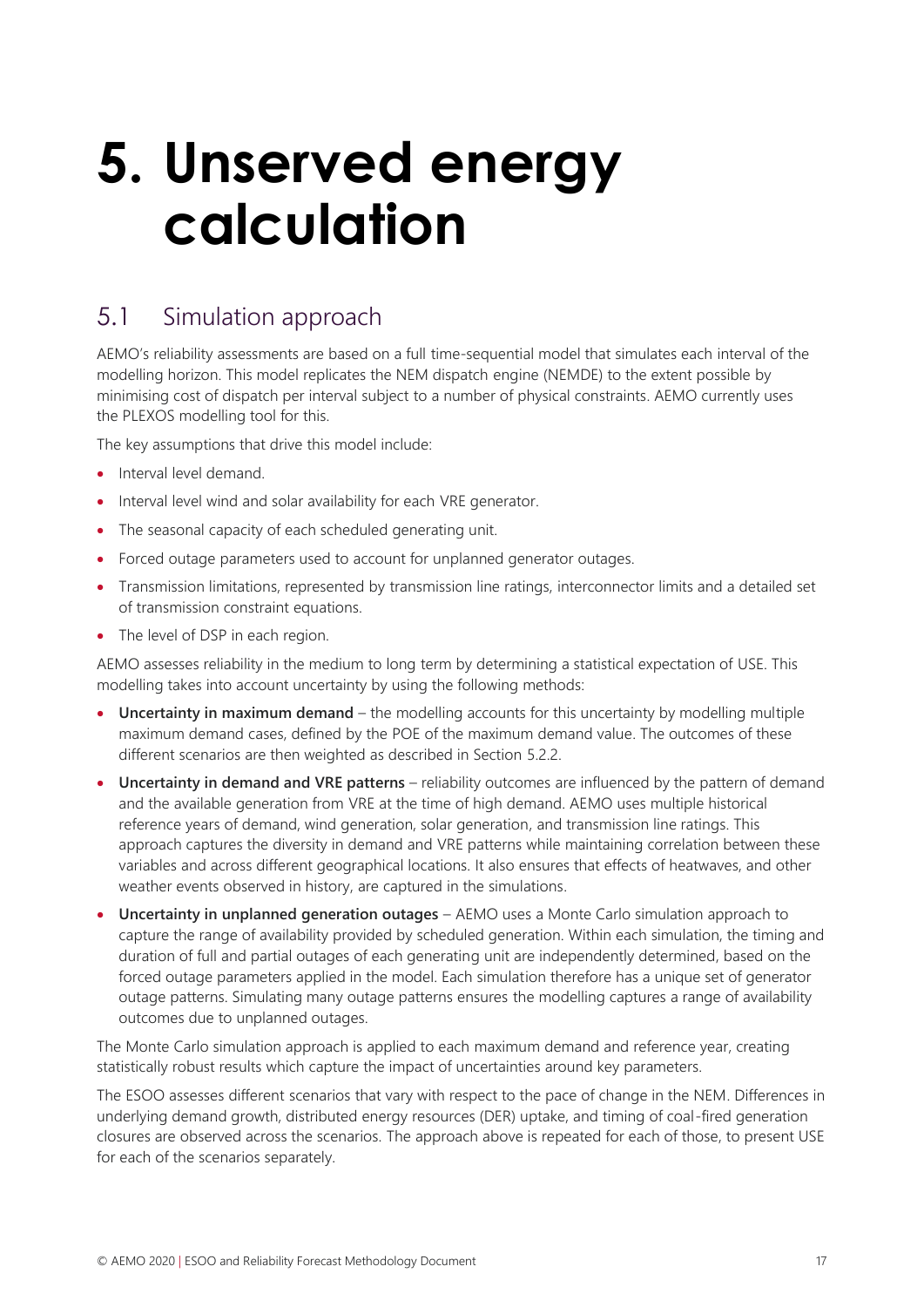## <span id="page-17-0"></span>5.2 USE outcomes

#### 5.2.1 Definition (what does USE mean in modelling terms)

The key outcome of AEMO's reliability assessment is the expected level of USE in each region. USE refers to energy that cannot be supplied to consumers, resulting in involuntary load shedding (loss of customer supply), as a result of insufficient levels of generation capacity, demand response, or network capability, to meet demand.

In AEMO's reliability forecasting models, USE occurs in a region when there is no additional supply option available that is able to meet demand in that region. When USE is occurring in the model, it means the following set of conditions must be true:

- All DSP available in that region is fully utilised.
- All interconnectors are flowing into that region at their export/import (based on NEM convention) limits, except if the neighbouring region is also experiencing USE or has no surplus supply (including DSP).
- Any generator in the region that is not generating at its available capacity (after accounting for unplanned outages) is due to the impact of transmission constraint equations, whereby any additional generation from these generators would result in a reduction in generation or interconnector flow elsewhere in a way that would increase or have no impact on total USE.
- All dispatchable energy storage units (including VPPs) are running at their available capacity unless restricted by transmission constraint equations (as above) or having fully exhausted their energy storage capacity in other periods where there was USE or would otherwise have been USE if not for the batteries' discharge.

Within each Monte Carlo simulation that has been performed, the model will produce the level of USE in each region in each interval. The level of USE can then be summed across the year to determine the total volume of USE in each region in each financial year.

#### <span id="page-17-1"></span>5.2.2 Determining the USE weightings

AEMO has historically calculated expected annual USE by using different levels of maximum demand outcomes, reflecting different underlying weather conditions that can drive extreme peak consumption. Assessments of USE consider the availability of supply to meet an uncertain demand, with many simulations conducted to account for potential generator outages.

Simulations, accounting for randomised generator outages, are generally limited to 10% POE and 50% POE maximum demand forecasts only, and the average of these simulations is weighted to account for the statistical spread of the spectrum of peak demands. As the risk of USE under 90% POE peak demand conditions is generally very low, simulations are avoided, and it is assumed that the USE under these conditions is zero. Therefore, 10% POE and 50% POE outcomes are weighted at 30.4% and 39.2% respectively, with the remaining 30.4% weighting assigned to 90% POE outcomes with zero USE assumed.

The weightings have been derived using a mathematical approach. Expected USE was approximated using a Taylor series expansion. From three points – such as 10% POE, 50% POE, and 90% POE – the weighting for these can be derived perfectly when:

- Maximum demand POE outcomes are normally distributed.
- USE outcomes as a function of maximum demand can be approximated by a second order (or lower) polynomial.

Statistical tests show that maximum demand outcomes are not normally distributed although are considered sufficiently close.. As part of the 2018  $ESOO<sup>21</sup>$ , AEMO further validated the weightings against a much more

<sup>&</sup>lt;sup>21</sup> See Appendix A3 of the 2018 ESOO at [https://www.aemo.com.au/-/media/Files/Electricity/NEM/Planning\\_and\\_Forecasting/NEM\\_ESOO/2018/2018-](https://www.aemo.com.au/-/media/Files/Electricity/NEM/Planning_and_Forecasting/NEM_ESOO/2018/2018-Electricity-Statement-of-Opportunities.pdf) [Electricity-Statement-of-Opportunities.pdf.](https://www.aemo.com.au/-/media/Files/Electricity/NEM/Planning_and_Forecasting/NEM_ESOO/2018/2018-Electricity-Statement-of-Opportunities.pdf)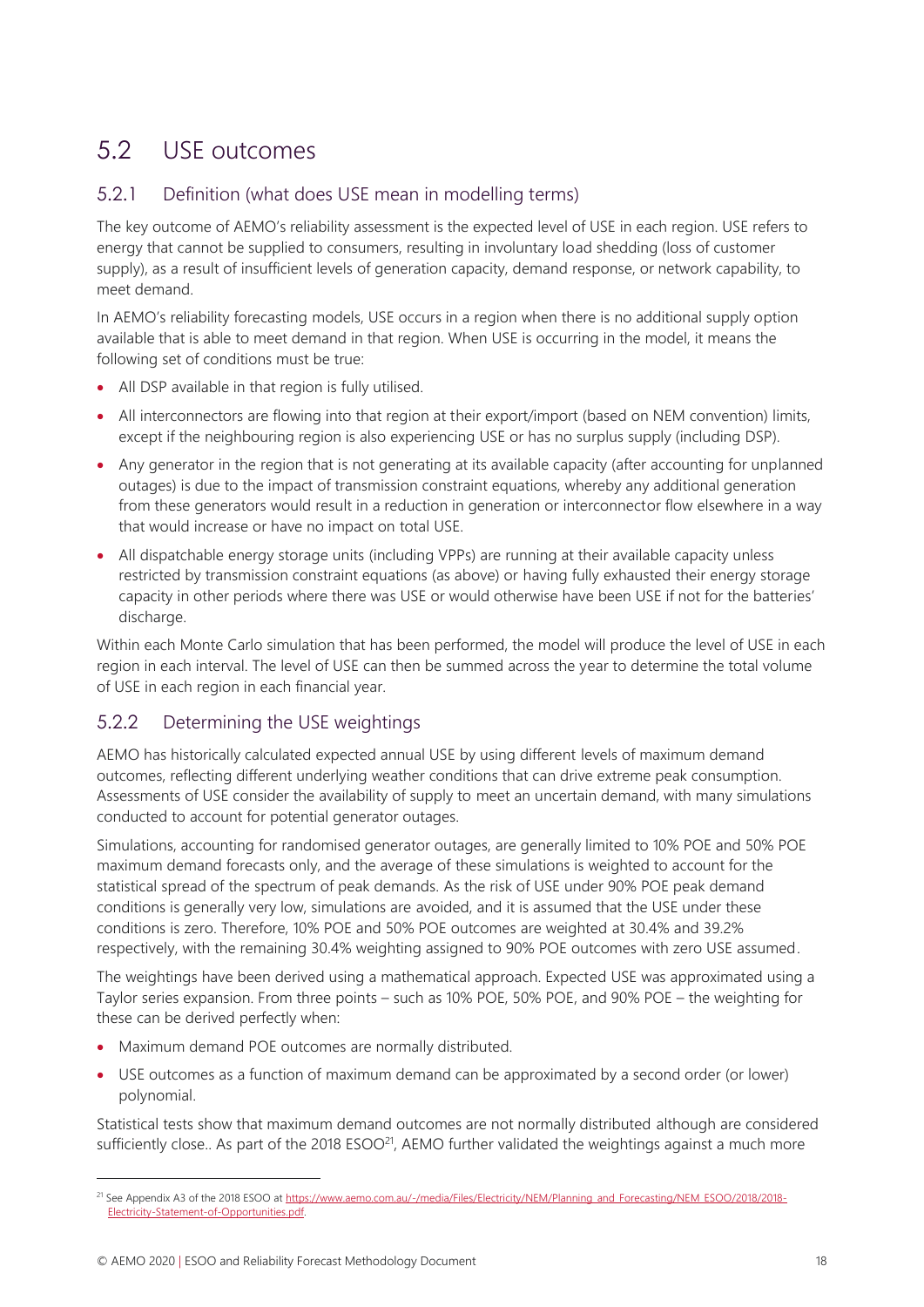detailed approximation of USE in a particular year using a wider variety of sampled POEs. It was found that the mathematical approximation derived from the Taylor series expansion worked well across analysis of different regions and different years.

Using this mathematical approach, the three points – 10% POE, 50% POE, and 90% POE – have weightings of 30.4%, 39. 2%, and 30.4% respectively.

The approach is therefore to:

- Determine the average USE in each region and financial year for each demand POE level, equally weighting all reference years and all simulations of unplanned outages.
- Assume the USE is zero in the 90% POE case.
- Weight the average USE across the three POE cases to determine the expected USE value.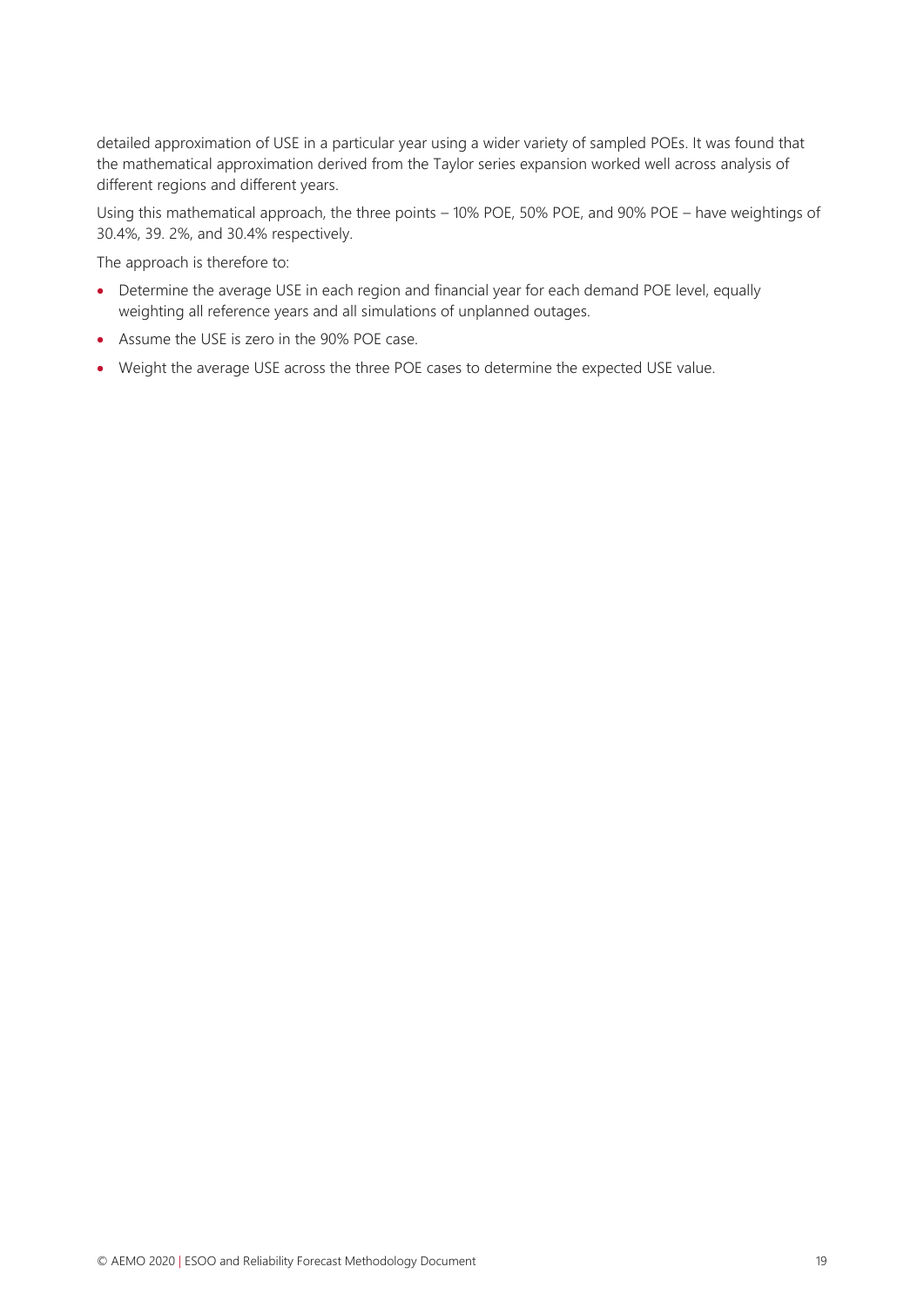# <span id="page-19-0"></span>**6.Reliability forecast**

## <span id="page-19-1"></span>6.1 Reliability forecast and indicative reliability forecast

The reliability forecast covers the first five years of the ESOO time horizon while the indicative reliability forecast covers the remaining five years of the 10-year ESOO outlook.

#### 6.1.1 Existence of a forecast reliability gap and triggering reliability instrument requests

AEMO's methodology for calculating expected USE is explained in detail in the previous section.

The expected USE is compared in the ESOO against the reliability standard and the interim reliability measure. As per NER clause 4A.A.2, a forecast reliability gap exists for a region if the expected USE exceeds the reliability standard. In that case, AEMO must submit a reliability instrument request to the Australian Energy Regulator (AER) as per NER clause 4A.C.1. As the Energy Security Board intends to consult on a rule change proposal that would deem the reliability standard to be the interim reliability measure for the purposes of the RRO, AEMO will report against both the 0.002% standard and the 0.0006% measure in the 2020 ESOO.<sup>22</sup>

While AEMO may assess the reliability gap under a range of scenarios, the forecast reliability gap that triggers a reliability instrument request will be based on the scenario AEMO considers most likely to eventuate, that is, a neutral or central scenario.

#### 6.1.2 Reliability gap period and likely trading intervals

In the event that a forecast reliability gap is identified for either  $T$ -1 or  $T$ -3<sup>23</sup>, AEMO determines the forecast reliability gap period and likely gap trading intervals based on the interval USE outcomes observed in the market simulations.

AEMO uses thresholds on the probability of lost load to determine the forecast reliability gap period and set of likely gap trading intervals where a forecast reliability gap has been identified. This methodology and the thresholds have been adopted to eliminate the impact of outlier events influencing simulation results, and to instead focus on likely periods which would cover the majority of load shedding events in simulations, when annual USE is forecast to exceed the reliability standard.

To provide greater decision-making support, AEMO will provide additional information that illustrates the distribution of USE events observed in the simulations with respect to month, day-of-the-week, and time-of-day, to help inform Registered Participants of the characteristics of the resources that could close the forecast reliability gap.

The following approach is applied where AEMO has identified a reliability gap in relation to a region in a financial year, in determining the forecast reliability gap period and the likely gap trading intervals for the purposes of clause 4A.B.2:

• Monthly – a forecast reliability gap is declared to exist in a month if the probability of lost load in that month exceeds 10%. The months identified are then used to determine the start and end date of the forecast reliability gap period. AEMO applies a 'sense test' that could tighten the start and end dates of the forecast reliability gap period within the month, if all the risk in the simulations occurs in, say, the first or last week of the month.

<sup>&</sup>lt;sup>22</sup> See [http://www.coagenergycouncil.gov.au/energy-security-board/reliability-and-security-measures.](http://www.coagenergycouncil.gov.au/energy-security-board/reliability-and-security-measures)

<sup>&</sup>lt;sup>23</sup> T-3 and T-1 refer to reliability assessments three years out and one year out respectively. For example, for a reliability assessment conducted in August 2020, the T-1 period refers to the 2021-22 financial year.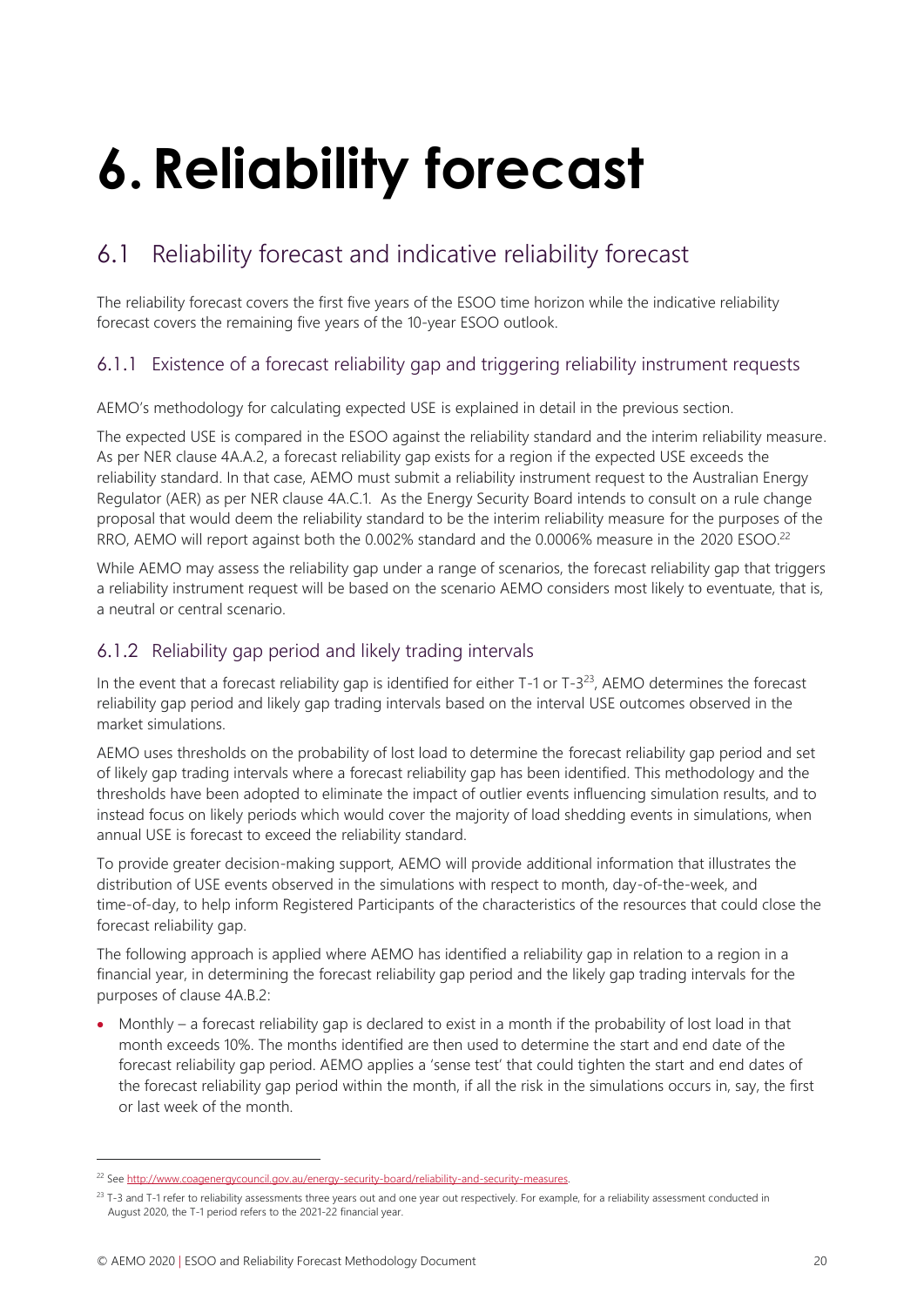- Day-of-the-week within each month that meets the lost load threshold, weekdays are declared as being within the forecast reliability gap period. The weekends are declared as being within the forecast reliability gap period if the probability of lost load on weekends exceeds 10%. The day-of-the-week classification is used to describe the likely trading intervals of a shortfall.
- Time-of-day a consistent time-of-day is applied across all month/day-of-the-week periods within a forecast reliability gap period. The range of trading intervals is identified by determining the earliest and latest time-of-day where the probability of lost load exceeds 10%. All periods between these trading intervals are included.
- Excluded periods consideration is given to whether there is a period of time within the forecast reliability gap period that should be excluded, such as the Christmas/New Year period, or discrete months where likelihood of supply shortfalls is low, as discussed below.

The forecast reliability gap period may contain months which do not meet the lost load thresholds described above. AEMO applies the following treatment in issuing reliability instrument requests:

- Where there is no consecutive two-month period that does not meet the threshold (for example, November, January, and March are above the lost load threshold but December and February are not), a single reliability instrument request is made which includes the month/s which did not meet the threshold. However, these month/s are explicitly excluded from the likely gap trading intervals.
- Where there is a consecutive period of two or more months that does not meet the threshold, two reliability instrument requests are submitted with different forecast reliability gap period specifications. For the purpose of calculating the megawatt size of the forecast reliability gap, the two or more forecast reliability gap periods are considered together, due to the need to assess the additional megawatts required to meet the annual reliability standard.

As indicated above, if there is a single month or another period (for example, the weeks over the holiday period) where the risks of load shedding are observed to be low in the simulations, this period is explicitly excluded from the likely gap trading intervals. This removes the possible need for contracting cover during periods where the risk of load shedding is low while maintaining the administrative simplicity of a single reliability instrument request in most cases.

This attempts to balance the cost of contracting for longer forecast reliability gap periods against the risk of confusion and administrative burden if multiple reliability instrument requests are requested in the same financial year.

#### **Example**

The figures below [\(Figure 3](#page-21-0) to 5) show probabilities of lost load for a simulation at monthly, weekday/weekend, and time-of-day level. Based on the criteria above, the forecast reliability gap period and trading intervals for T-3 would be defined as follows:

- Start date: 1 January.
- End date: 28/29 February.
- Weekends are excluded in both months.
- Trading intervals: 1.00 pm 8.00 pm.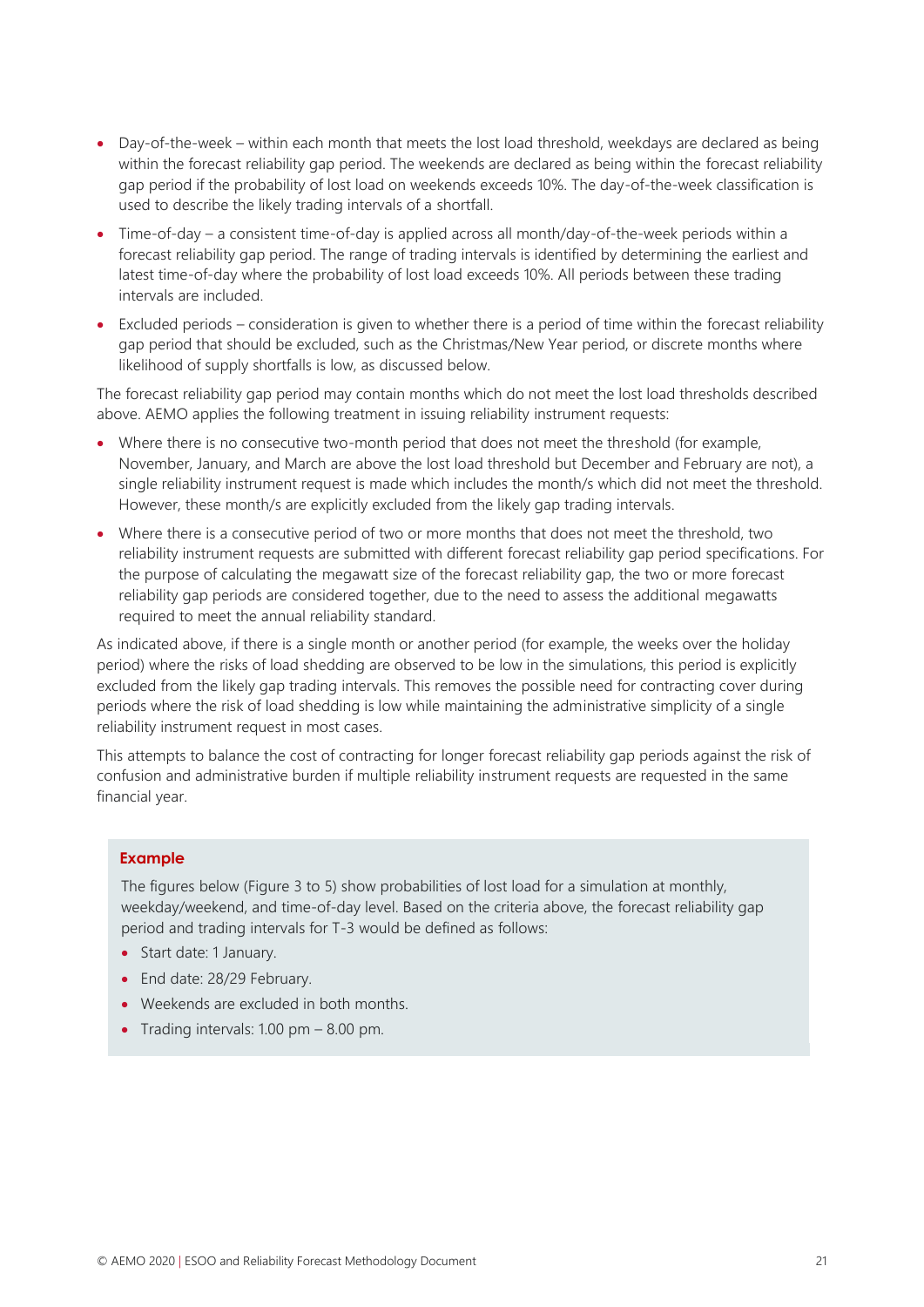

#### <span id="page-21-0"></span>**Figure 3 Monthly probability of lost load assessment**



<span id="page-21-1"></span>

<span id="page-21-2"></span>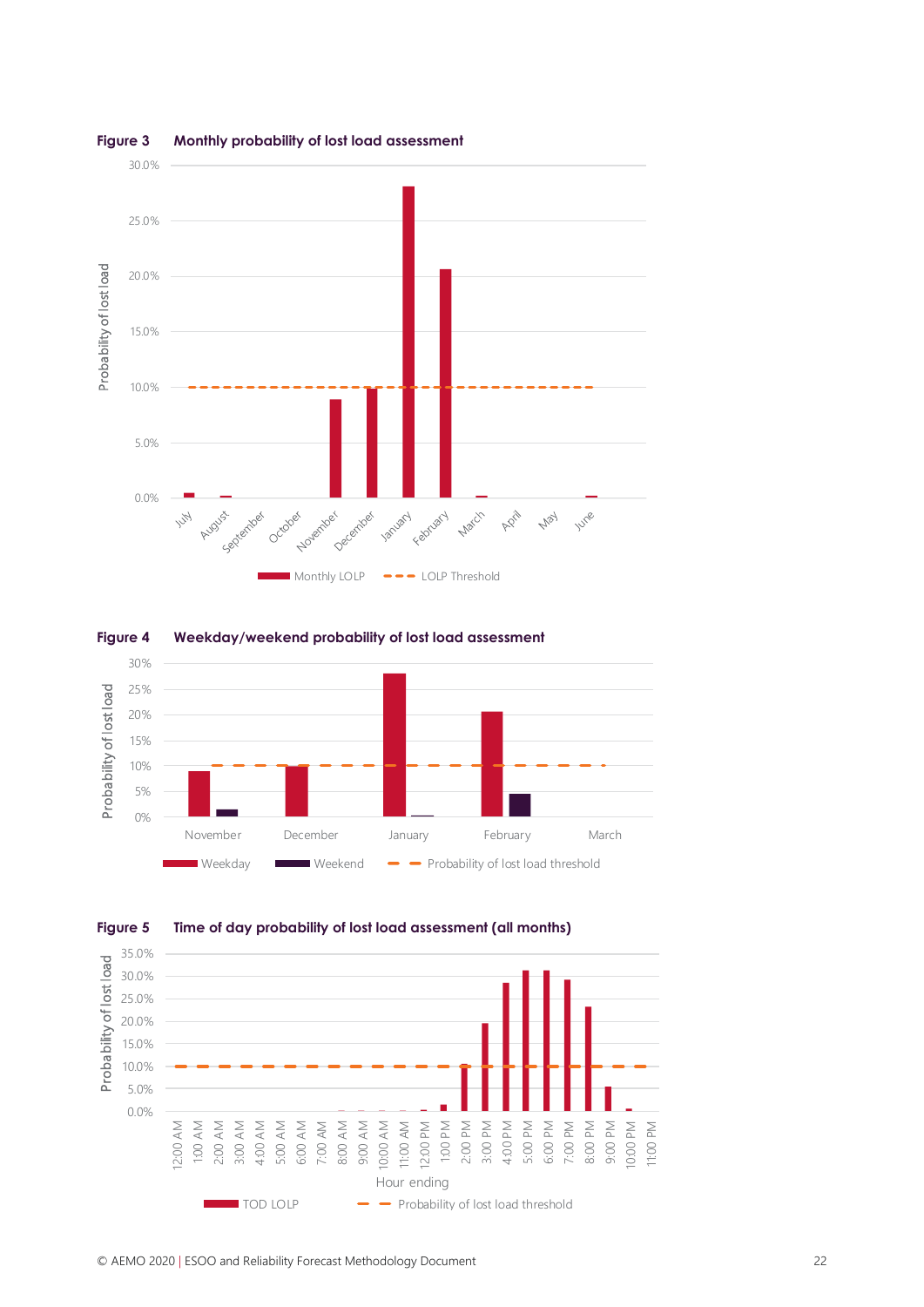For T-1 reliability instrument requests, the forecast reliability gap period and trading intervals are determined using the same approach, but are equal to, or further confined to, a subset of the T-3 reliability instrument request forecast reliability gap period and trading intervals.

#### 6.1.3 Size of the gap

The size of the forecast reliability gap, expressed in megawatts, is determined by analysing the interval level USE across all simulations in each region where the USE exceeds the reliability standard. The size of the gap is calculated as the additional megawatts of capacity, assumed to be 100% available, during all identified trading intervals within the forecast reliability gap period only, that is required to reduce the annual expected USE to the reliability standard.

To better align with the actions available to liable entities under the RRO to ensure they have adequate contract coverage over the forecast reliability gap period, the size of the gap is determined based on the effective response that additional reserves could provide if only procured to cover the forecast reliability gap period and likely trading intervals identified. This means the gap (in megawatts) may be slightly larger than would otherwise be the case if those reserves were assumed to be available for the entire financial year.

The additional megawatts are assumed to be perfectly reliable and have no constraints such as a maximum hours of operation. Only a single megawatt value will be assessed per region for the entire forecast reliability gap period. Different megawatt values may apply for multiple reliability instrument requests within a financial year, although the objective is still to assess the additional reserves required to bring expected USE below the reliability standard.

A conceptual example is provided below in [Figure 6.](#page-22-0) In this example, some of the USE periods are specified as falling outside the forecast reliability gap period. The figure shows the impact of 200 MW of additional capacity applied to USE periods that occur during the forecast reliability gap period and likely trading intervals identified.



#### <span id="page-22-0"></span>**Figure 6 Conceptual example of the forecast reliability gap**

USE outside trading intervals withing gap period

Note the x axis here represents two conceptual days (not necessarily contiguous) with the intervening time where no USE occurred being removed for the purpose of illustration.

[Figure 7](#page-23-0) follows from the example above, and shows the impact on annual USE from the application of the 200 MW of additional capacity. Here the forecast reliability gap is calculated as 200 MW, the level of additional capacity required to bring USE to within the reliability standard when applied to USE in the relevant trading intervals within the forecast reliability gap period.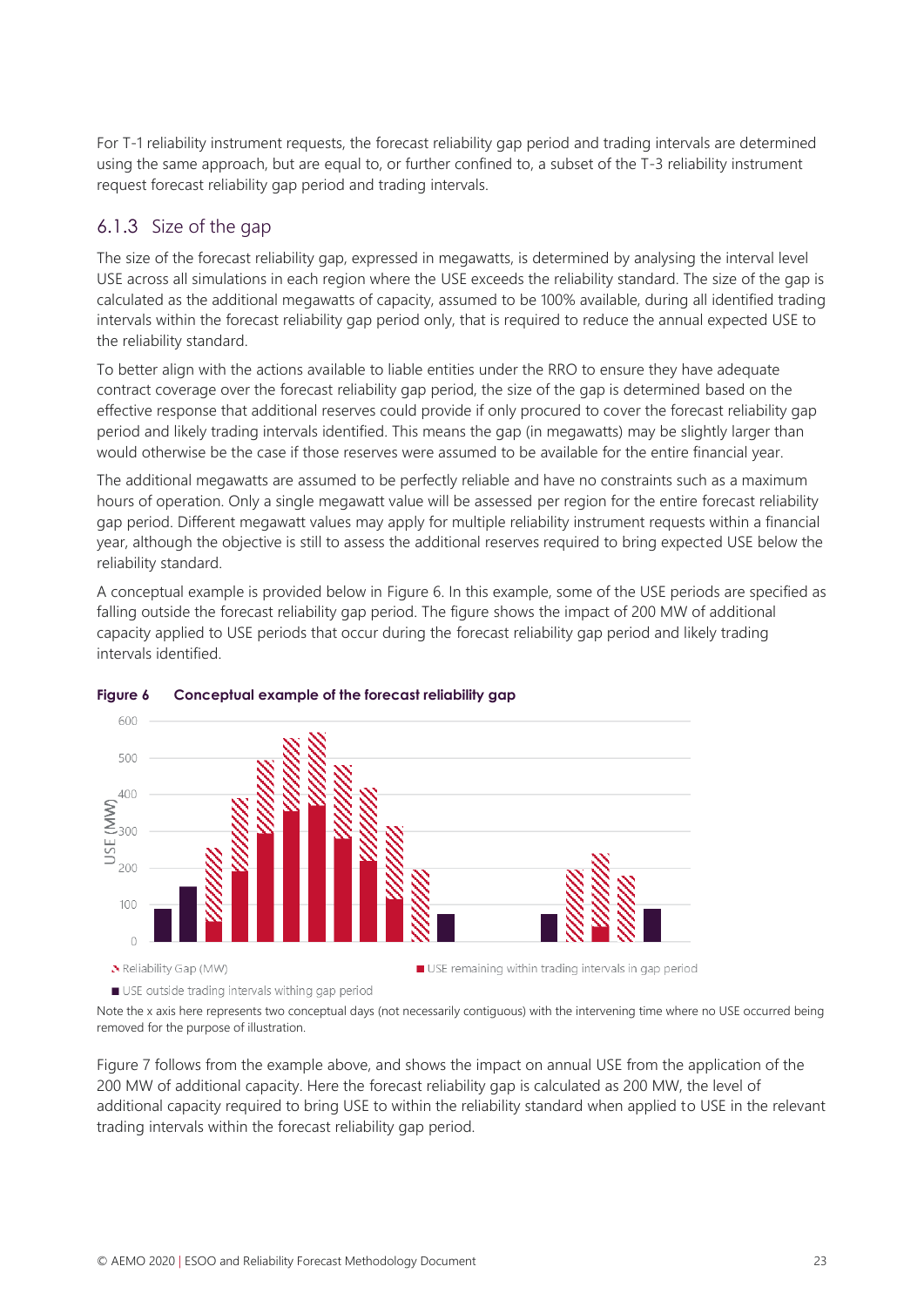

#### <span id="page-23-0"></span>**Figure 7 Conceptual example of the forecast reliability gap**

#### 6.1.4 Sharing additional reserves

As the forecast reliability gap is determined independently in each region where the level of USE exceeds the reliability standard, the methodology does not consider the impact additional resources in one region may have on the size or existence of a gap in another.

For example, tight supply-demand conditions in Victoria and South Australia are often highly correlated. As such, it is frequently observed that additional capacity in Victoria would reduce the level of USE in Victoria but also in South Australia, and vice versa.

By determining the size of the gap in each region independently, the combined gap in megawatts may be bigger than the level that would be required to have both regions meet the reliability standard when allowing for reserve sharing.

AEMO considers this is not an issue for the purpose of the forecast reliability gap calculation, because the relative size of the gap is used only for the allocation of any Procurer of Last Resort (**POLR**) cost to non-compliant parties between the two (or more) regions. The exclusion of reserve sharing in the assessment of the forecast reliability gap was contemplated in developing the formula for determining POLR cost. The calculation of the quantity of any Reliability and Emergency Reserve Trader (RERT) contracts procured (and therefore the total cost of RERT) will consider the effect of inter-regional reserve sharing.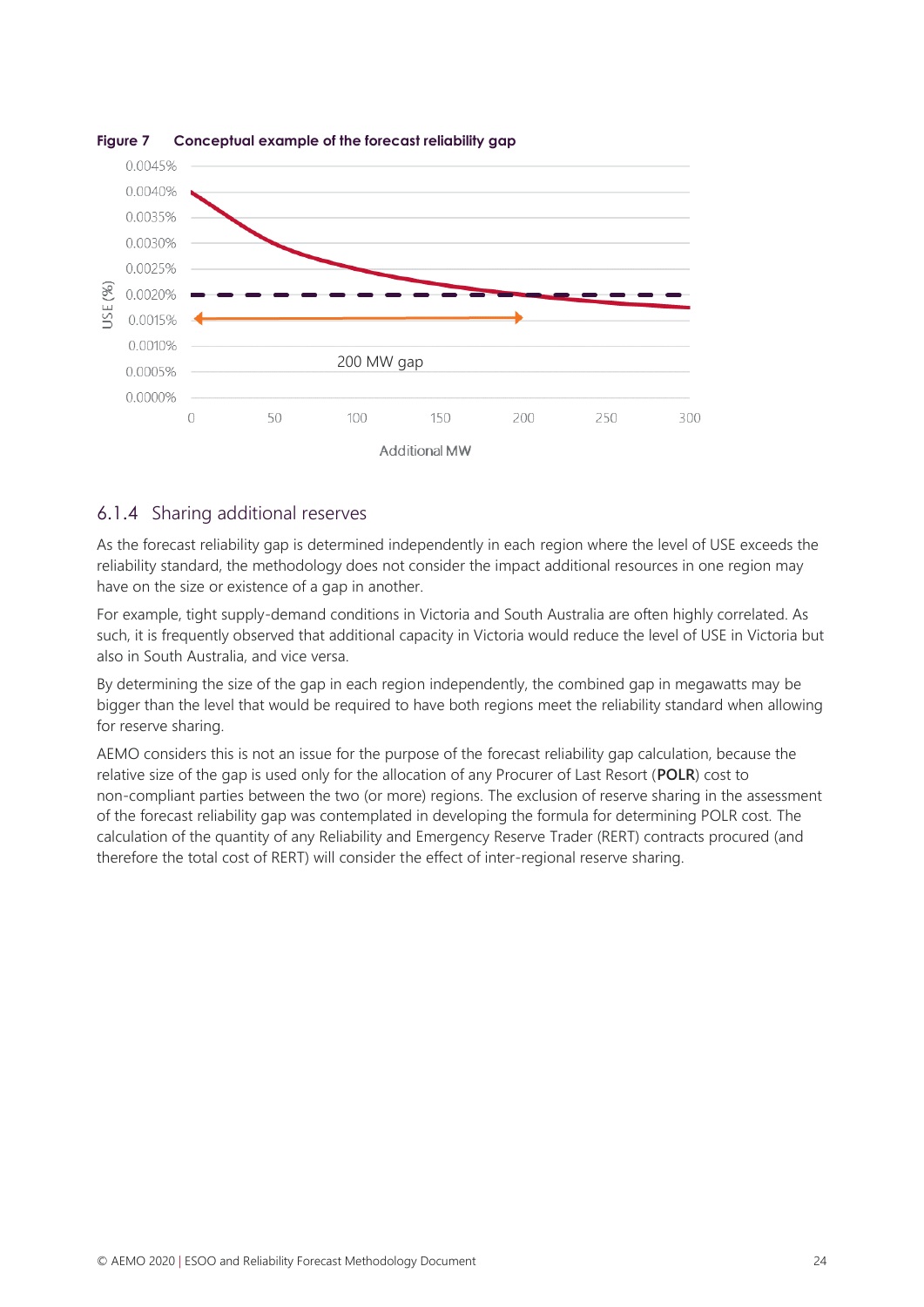# <span id="page-24-0"></span>**Glossary**

This document uses many terms that have meanings defined in the National Electricity Rules (NER). The NER meanings are adopted unless otherwise specified.

| <b>Term</b>          | <b>Definition</b>        |                                                                                                                                                                                                                                                                                                                                                                                                                                                                                                                                                                                                                                                                                                                                                                                                    |
|----------------------|--------------------------|----------------------------------------------------------------------------------------------------------------------------------------------------------------------------------------------------------------------------------------------------------------------------------------------------------------------------------------------------------------------------------------------------------------------------------------------------------------------------------------------------------------------------------------------------------------------------------------------------------------------------------------------------------------------------------------------------------------------------------------------------------------------------------------------------|
| committed projects   |                          | Generation that is considered to be proceeding under AEMO's commitment criteria (see Generation<br>Information on AEMO's website, at https://www.aemo.com.au/Electricity/National-Electricity-Market-<br>NEM/Planning-and-forecasting/Generation-information). AEMO categorises projects as:<br>• Committed – satisfies all five of AEMO's criteria related to site acquisition, contracts for major plant<br>components, planning and approvals, project financing, and scheduled operation commencement.                                                                                                                                                                                                                                                                                         |
|                      |                          | • Committed* - projects that are classified as Advanced and have commenced construction or<br>installation. Advanced projects meet AEMO's site, finance and date criteria but are required to meet<br>only one of the components or planning criteria.                                                                                                                                                                                                                                                                                                                                                                                                                                                                                                                                             |
|                      |                          | Other projects may be listed as proposed, which includes advanced, maturing, emerging, or publicly<br>announced project proposals.                                                                                                                                                                                                                                                                                                                                                                                                                                                                                                                                                                                                                                                                 |
| <b>DSP</b>           |                          | Demand side participation                                                                                                                                                                                                                                                                                                                                                                                                                                                                                                                                                                                                                                                                                                                                                                          |
| electrical energy    |                          | Average electrical power over a time period, multiplied by the length of the time period.                                                                                                                                                                                                                                                                                                                                                                                                                                                                                                                                                                                                                                                                                                          |
| <b>ESOO</b>          |                          | Electricity Statement of Opportunities                                                                                                                                                                                                                                                                                                                                                                                                                                                                                                                                                                                                                                                                                                                                                             |
|                      | forecast reliability gap | A forecast reliability gap represents the additional quantity of dispatchable capacity or equivalent,<br>expressed in megawatts (MW), that AEMO projects will be needed to maintain reliability at levels that<br>meet the reliability standard. In determining this forecast reliability gap, AEMO has considered<br>inter-regional reserve sharing.<br>The dispatchability of an energy resource can be considered as the extent to which its output can be<br>relied on to 'follow a target', and incorporates how controllable the resources are, how much they can be<br>relied upon, and how flexible they are. For more, see AEMO's Power System Technical Requirements,<br>March 2018, at http://www.aemo.com.au/Electricity/National-Electricity-Market-NEM/Security-and-<br>reliability. |
| generating capacity  |                          | Amount of capacity (in megawatts (MW)) available for generation.                                                                                                                                                                                                                                                                                                                                                                                                                                                                                                                                                                                                                                                                                                                                   |
| generating unit      |                          | Power stations may be broken down into separate components known as generating units, and may be<br>considered separately in terms (for example) of dispatch, withdrawal, and maintenance.                                                                                                                                                                                                                                                                                                                                                                                                                                                                                                                                                                                                         |
| installed capacity   |                          | The generating capacity (in megawatts (MW)) of the following (for example):<br>• A single generating unit.<br>• A number of generating units of a particular type or in a particular area.<br>• All of the generating units in a region.<br>Rooftop photovoltaic (PV) installed capacity is the total amount of cumulative rooftop PV capacity<br>installed at any given time.                                                                                                                                                                                                                                                                                                                                                                                                                     |
| reliability standard |                          | The reliability standard for generation and inter-regional transmission elements in the national electricity<br>market is defined in NER 3.9.3C as a maximum expected unserved energy (USE) in a region of 0.002% of<br>the total energy demanded in that region for a given financial year. The USE that contributes to the<br>reliability standard excludes unserved energy resulting from multiple or non-credible generation and<br>transmission events, network outages not associated with inter regional flows, or industrial action (NER<br>$3.9.3C(b)$ ).                                                                                                                                                                                                                                 |